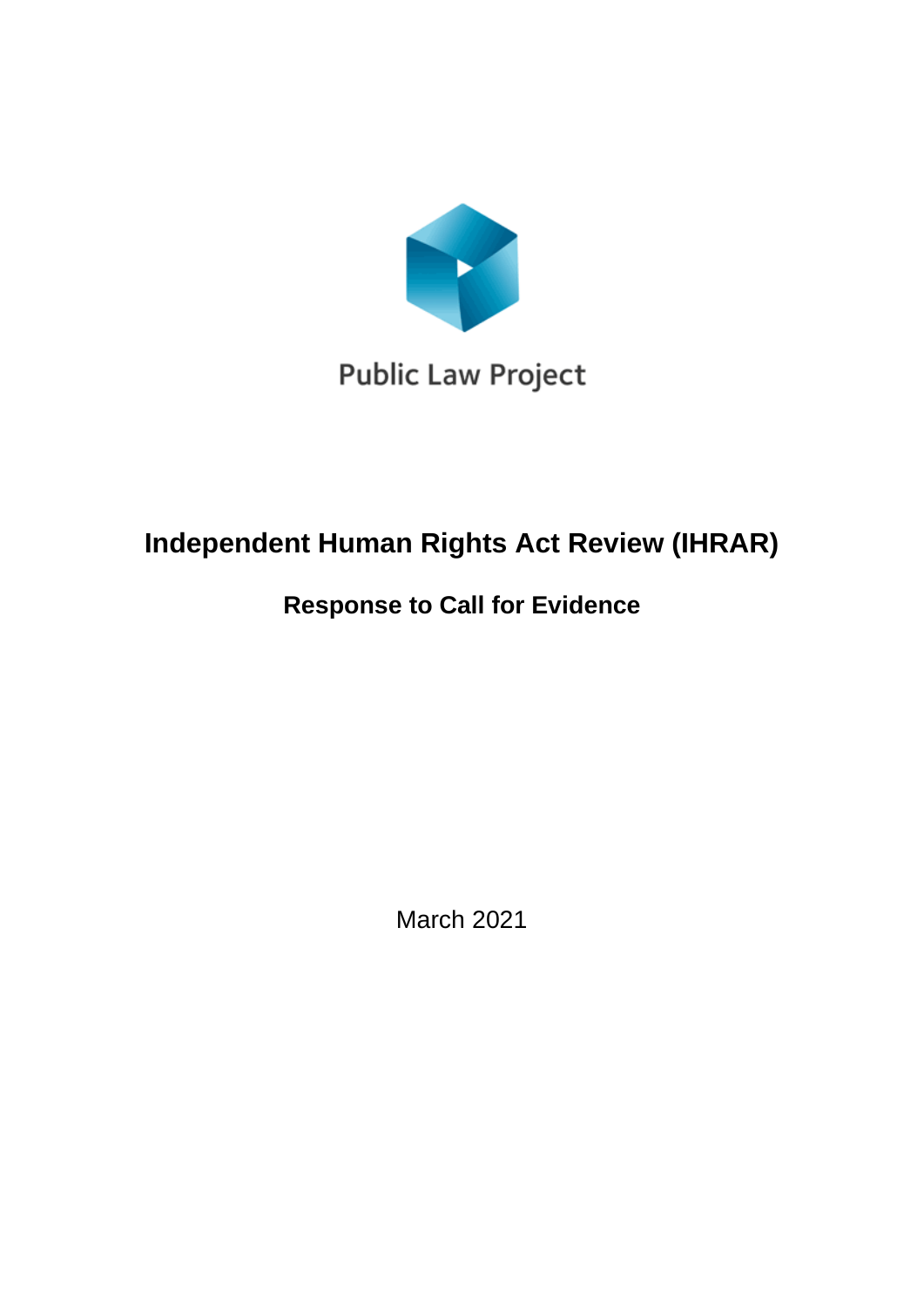#### **About Public Law Project**

Public Law Project (PLP) is an independent national legal charity which was set up to ensure those marginalised through poverty, discrimination or disadvantage have access to public law remedies and can hold the state to account. Our vision is a world in which individual rights are respected and public bodies act fairly and lawfully. Our mission is to improve public decision making and facilitate access to justice. PLP undertakes research, policy initiatives, casework and training in order to achieve its charitable objectives.

#### **Contact Public Law Project**

More information about PLP's work, including our research into judicial review, is available on our website at [www.publiclawproject.org.uk.](http://www.publiclawproject.org.uk/) Particular queries relating to this response or our position on reform of the Human Rights Act can be addressed to Lewis Graham [\(l.graham@publiclawproject.org.uk\)](mailto:l.graham@publiclawproject.org.uk) or Alison Pickup [\(a.pickup@publiclawproject.org.uk\)](mailto:a.pickup@publiclawproject.org.uk).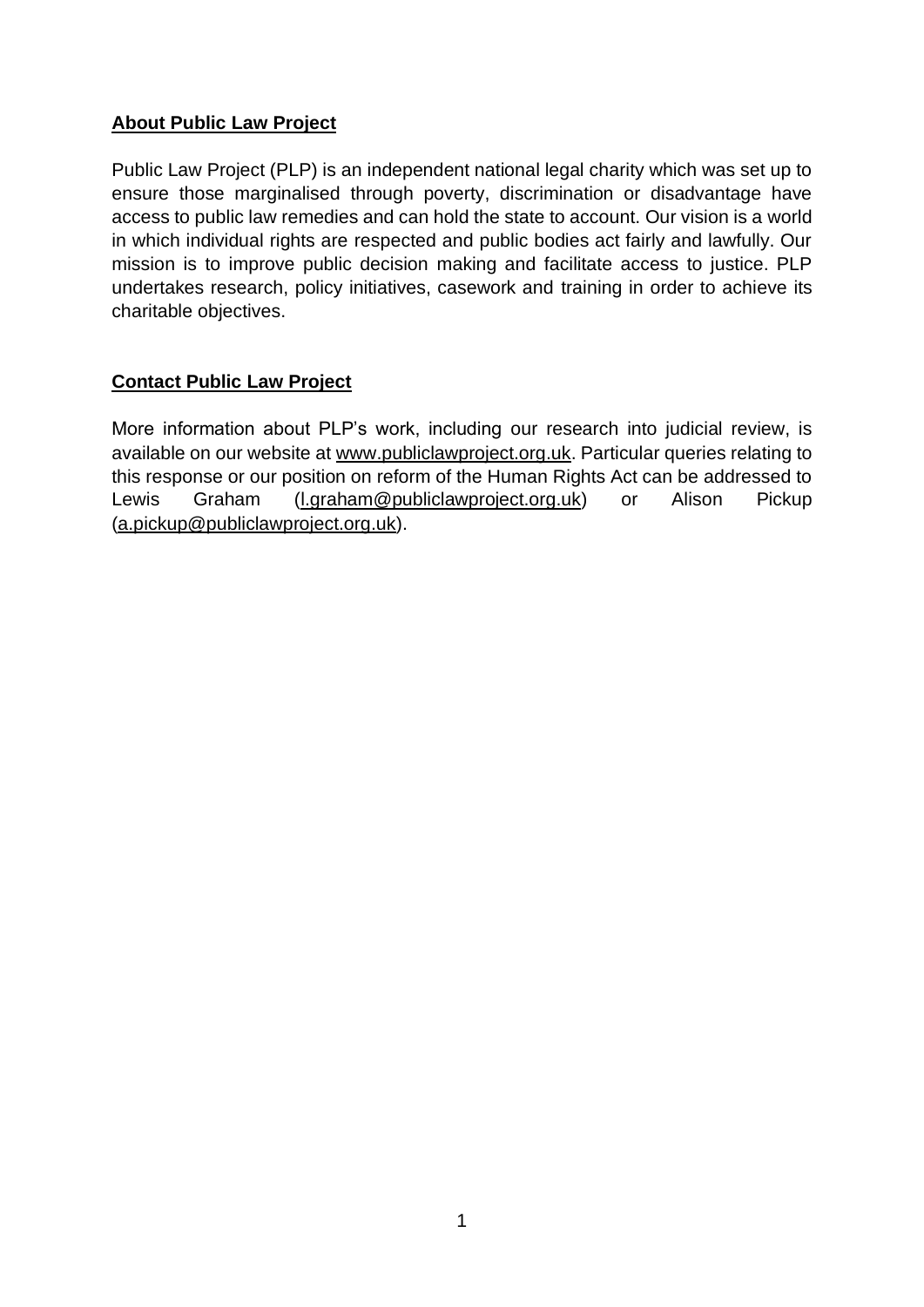## **Theme One**

1. The Call for Evidence asks a number of questions relating to the duty upon domestic courts to "take into account" Strasbourg jurisprudence, including whether it sufficiently facilitates inter-judicial dialogue, whether domestic courts can sufficiently communicate their concerns to Strasbourg, and whether any change is needed. We consider that the answer to these questions becomes clear once it has been established how the duty upon domestic courts to "take into account" Strasbourg jurisprudence has been applied in practice. In our view, the current domestic framework sufficiently accommodates the concerns raised, and there is no strong case for amending or otherwise changing section 2 of the HRA.

#### **a) How has the duty to "take into account" ECtHR jurisprudence been applied in practice? Is there a need for any amendment of section 2?**

- 2. The modern position adopted by UK courts in this respect is liable to misinterpretation and misunderstanding.<sup>1</sup> It is true that some accounts of how section 2 operates in practice would suggest that domestic courts must follow Strasbourg jurisprudence in a manner akin to precedent, with no real room for disagreement or dialogue. Whilst at certain points senior domestic courts did indeed follow Strasbourg decisions quite closely, the idea that the UK operates as some kind of "Strasbourg surrogate" has never really been an accurate picture of judicial practice, and even if it was, it is certainly no longer true and has not been for some time.
- 3. The application of section 2 HRA is often associated with the so-called *mirror principle:* when Strasbourg adopts a position on a given matter, the domestic courts should usually adopt the same one, "no more and certainly no less".<sup>2</sup> Although the position was never quite as absolute as it is sometimes suggested,<sup>3</sup> this approach did suggest that where a Strasbourg pronouncement would clash with a domestic authority, the domestic court should *ordinarily*

 $1$  Sections of the following part of our response are taken from Graham, "The Modern Mirror Principle", *Public Law,* forthcoming.

<sup>2</sup> *R (Ullah) v Special Adjudicator* [2004] UKHL 26 at [20]. See also *N v Secretary of State for the Home Department* [2005] UKHL 31 at [24]-[25] and *R. (Animal Defenders International) v Secretary of State for Culture, Media and Sport* [2008] UKHL 15 at [53].

<sup>&</sup>lt;sup>3</sup> In early cases Lord Bingham implied that domestic courts may decline to follow Strasbourg if there existed "strong reasons" (*R (Ullah) v Special Adjudicator* [2004] UKHL 26 at at [20]) or "good reasons" (*Anderson v Secretary of State for the Home Department* [2002] UKHL 46 at [18]) for doing so. In another case, Lord Bingham opined that where "an English court considers that the ECtHR has misunderstood or been misinformed about some aspect of English law, it may wish to give a judgment which invites the ECtHR to reconsider the question": *R. v Lyons* [2002] UKHL 44 at [46]. In *Doherty v Birmingham City Council* [2008] UKHL 57 Lord Scott said that when considering Strasbourg decisions which "appear to be based on an imperfect understanding of domestic law or procedure, they need not, and in my opinion should not, be followed" at [88]. These *obiter* statements were confirmed authoritatively in *R v Horncastle* [2009] UKSC 14 at [11].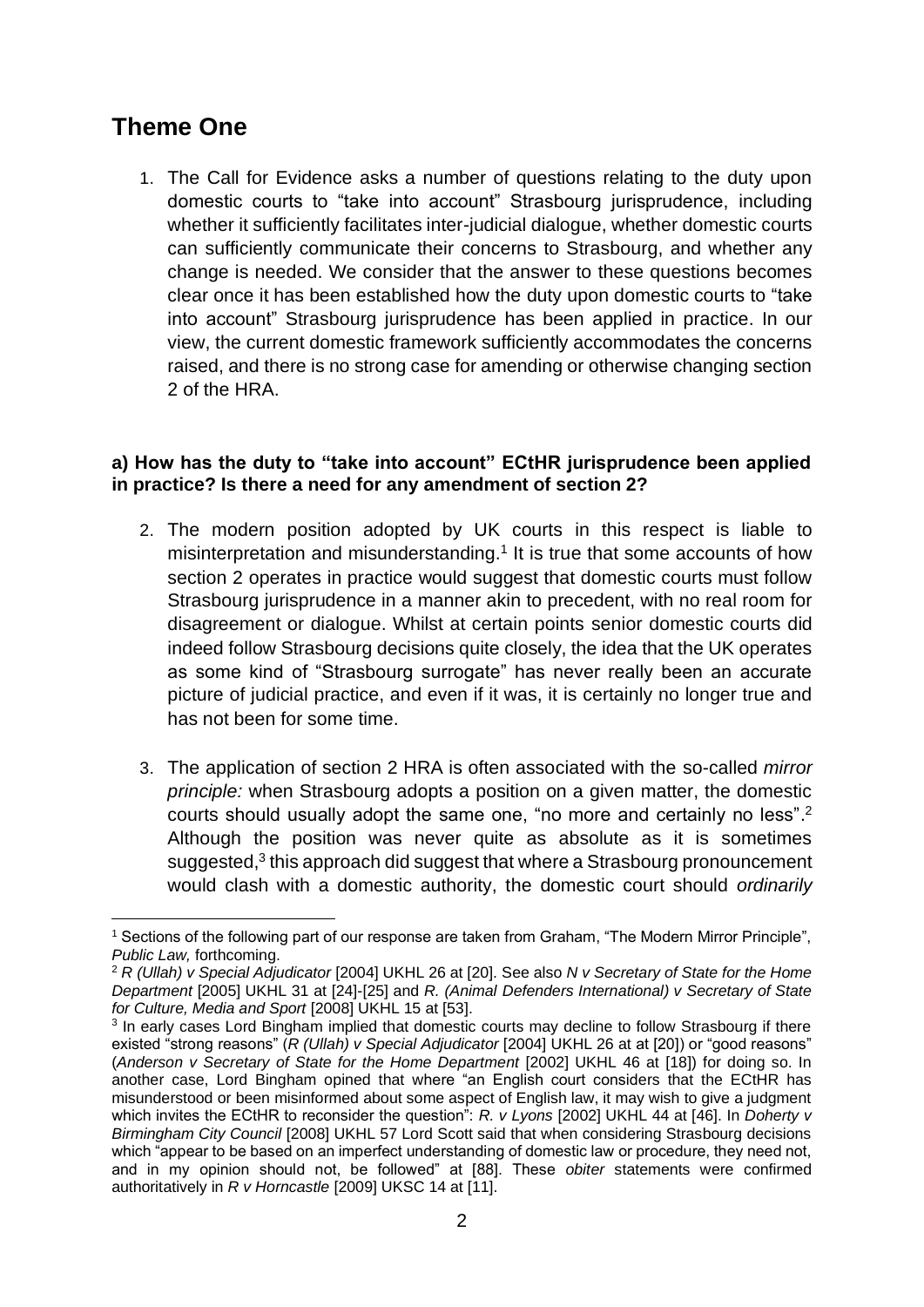"mirror" the Strasbourg position.<sup>4</sup> Yet courts soon established a number of circumstances under which a departure from Strasbourg could be justified.<sup>5</sup> Whilst it was the case – *and continues to be the case* – that following the Strasbourg position was generally considered to be a good idea, the House of Lords, and subsequently the Supreme Court, confirmed that it was not obliged to follow Strasbourg jurisprudence which "lacks its customary clarity"<sup>6</sup> or sends "mixed messages".<sup>7</sup> Only cases which form a "clear and constant"<sup>8</sup> set of authorities would ordinarily be followed, which usually required a point of law to be set out consistently across multiple cases, or to be endorsed by the Grand Chamber.<sup>9</sup>

- 4. In a number of cases, domestic courts also departed from Strasbourg where they considered that its authority had been mired by a misunderstanding of some aspect of domestic law or practice. In the case of *Horncastle*,<sup>10</sup> the UKSC considered that Strasbourg had misunderstood the domestic law on hearsay evidence and declined to follow it. Subsequently, Strasbourg changed course on the matter, largely as a result of the clarification provided in the domestic court's judgment.<sup>11</sup>
- 5. From around 2014 onwards, certain members of the Supreme Court began to depart from the Strasbourg case law under still wider circumstances. Now, a practice has emerged where domestic judges will refuse to follow Strasbourg if its reasoning is considered to be unconvincing or faulty; when it is felt that the outcome Strasbourg arrived at is incorrect; or when adopting Strasbourg's position would have significant adverse consequences for the domestic legal system.
- 6. In a recent case, the Supreme Court confirmed that "refusal to follow a decision of the ECtHR, particularly of its Grand Chamber, is no longer regarded as… always inappropriate".<sup>12</sup> A clear and constant line of authority is now just "one "possible view" in the "continuing debate" over the application of the ECHR to consider.<sup>13</sup> The following are some examples of cases (mostly, but not

<sup>4</sup> Although lower courts were still required to follow any superior national precedent over Strasbourg decisions: *Leeds City Council v Price* [2005] EWCA Civ 289 at [33]; *Kay v Lambeth LBC* [2006] UKHL 10 at [43]; *Secretary of State for the Home Department v Onuorah* [2017] EWCA Civ 1757 at [37]; *AM (Zimbabwe) v Secretary of State for the Home Department* [2018] EWCA Civ 64 at [30].

<sup>5</sup> The most authoritative expositions come from two early decisions of the UK Supreme Court, *R v Horncastle* [2009] UKSC 14 and *Manchester City Council v Pinnock* [2011] UKSC 6.

<sup>6</sup> *N v Secretary of State for the Home Department* [2005] UKHL 31 at [14].

<sup>7</sup> *R (Smith) v Oxfordshire Assistant Deputy Coroner* [2010] UKSC 29 at [199].

<sup>8</sup> *R (Ullah) v Special Adjudicator* [2004] UKHL 26 at [20]; *R. (Alconbury Developments Ltd) v Secretary of State for the Environment, Transport and the Regions* [2001] UKHL 23 at [26].

<sup>9</sup> *Anderson v Secretary of State for the Home Department* [2002] UKHL 46 at [18]; *Cadder v HM Advocate* [2010] UKSC 43; *R (Chester) v Secretary of State for Justice* [2013] UKSC 63 at [27]. <sup>10</sup> *R v Horncastle* [2009] UKSC 14

<sup>11</sup> *Al-Khawaja v United Kingdom* (2012) 54 EHRR 23

<sup>&</sup>lt;sup>12</sup> AM (Zimbabwe) v Secretary of State for the Home Department [2020] UKSC 17 at [34]

<sup>13</sup> *Poshteh v Kensington RLBC* [2017] UKSC 36 at [32] and [36].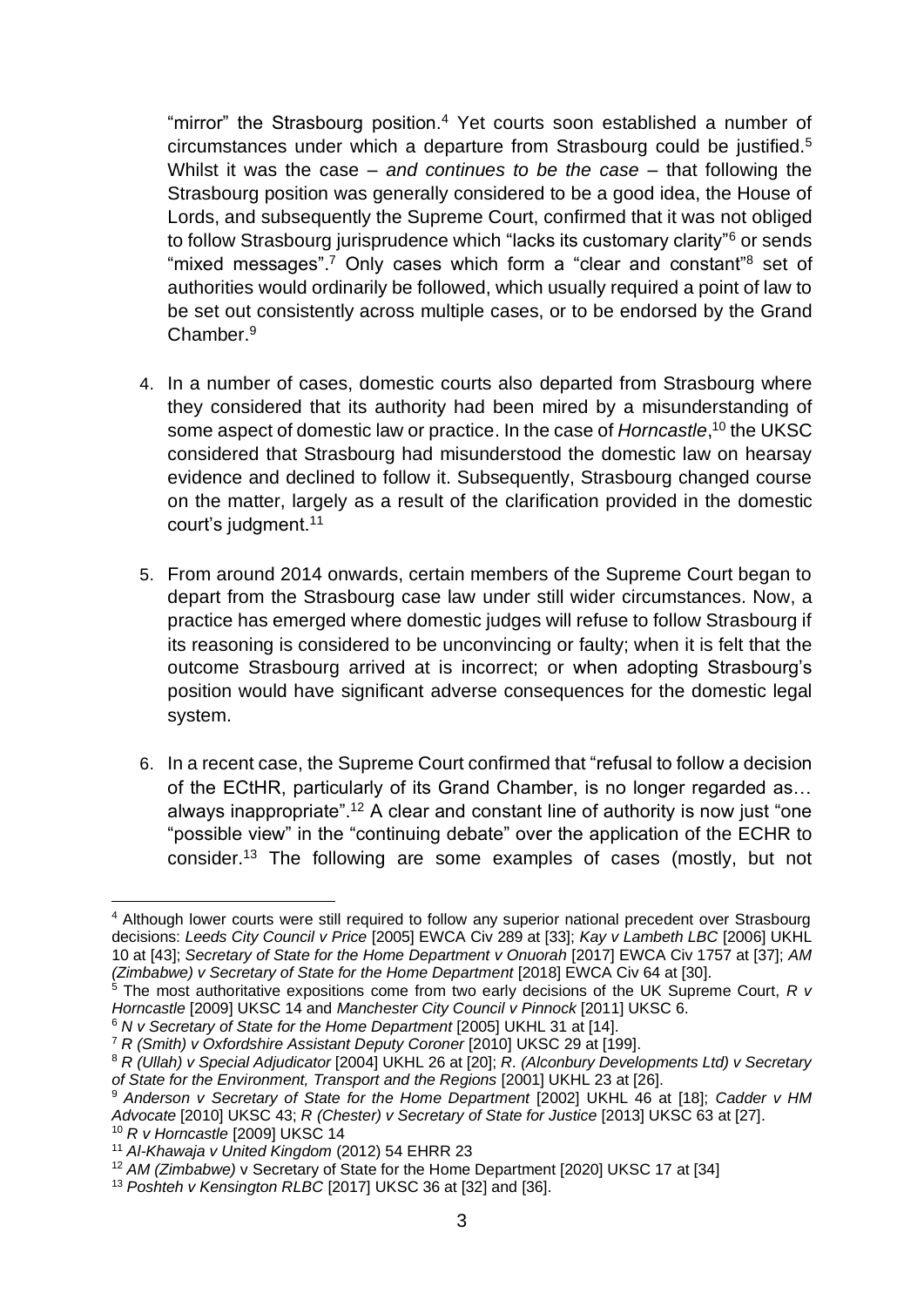exclusively, decided by the UKSC) where applicable Strasbourg case law was not followed due to doubts over its reasoning or conclusions, or where the consequences of applying it were considered unacceptable.

- 7. In *Kaiyam* the Supreme Court undertook its own evaluation of how human rights obligations in relation to prisoner rehabilitation should operate. In departing from Strasbourg's "over-expanded and inappropriate" case law, Lords Mance and Hughes criticised the reasoning employed in those cases as superfluous, unprincipled and mired by activist tendencies, and reasoned that following it would lead to intolerable consequences such as the release of prisoners or arbitrary detention.<sup>14</sup>
- 8. In *Hicks* the Supreme Court chose not to apply an important Strasbourg judgment concerning police powers, breaches of the peace and the right to liberty. Lord Toulson, speaking for a unanimous Court, explained that he thought that the Strasbourg court had reached the wrong overall conclusion on the facts, had employed poor reasoning in reaching it, and feared that adopting the Strasbourg position domestically would have unacceptably negative consequences for policing in practice. After analysing the relevant case law for himself, and relying on his own view of the language and purpose of the Convention, he rejected the Strasbourg position and aligned himself with a view the majority of the Strasbourg court had explicitly rejected.<sup>15</sup>
- 9. In *Poshteh,* a case on whether the safeguards in the Convention ought to apply to homelessness appeals, Lord Carnwath (with the backing of all other members of the Court) chose to depart from a Strasbourg case which, in his view, was based on weak and unconvincing reasoning, had not satisfactorily engaged with the Supreme Court's previous arguments, and had taken domestic dicta out of context. He voiced considerable concern about the implications of adopting the Strasbourg position without "full consideration of its practical implications for the working of the domestic regime" particularly in relation to the effects its adoption might have on the allocation of public funds.<sup>16</sup>
- 10. The most direct example of domestic judges rejecting Strasbourg authority is the case of *Hallam*. The majority of the Supreme Court rejected the view of the Grand Chamber of the European Court relating to the application of Article 6 in the context of miscarriages of justice. Various domestic judges criticised the Strasbourg court harshly for many reasons, including for its use of vague

<sup>14</sup> *R (Kaiyam) v Secretary of State for Justice* [2014] UKSC 66 at [27], [28], [30], [33], [34], [35]. The Court departed from *James, Lee and Wells v United Kingdom* (2012) 56 EHRR 399, despite the fact that the UK had already (unsuccessfully) challenged the authority of *James*: *Dillon v United Kingdom*  Application No 32621/11, Decision of 4 Nov 2014; *Thomas v United Kingdom* Application No 55863/11, Decision of 4 Nov 2014.

<sup>15</sup> *R (Hicks) v Commissioner of Police of the Metropolis* [2017] UKSC 9 at [24], [29], [30], [34], [37], [38], [39]. The Court departed from *Ostendorf v Germany* (2013) 34 BHRC 738.

<sup>16</sup> *Poshteh v Kensington RLBC* [2017] UKSC 36 at [23], [29], [33], [34] and [36].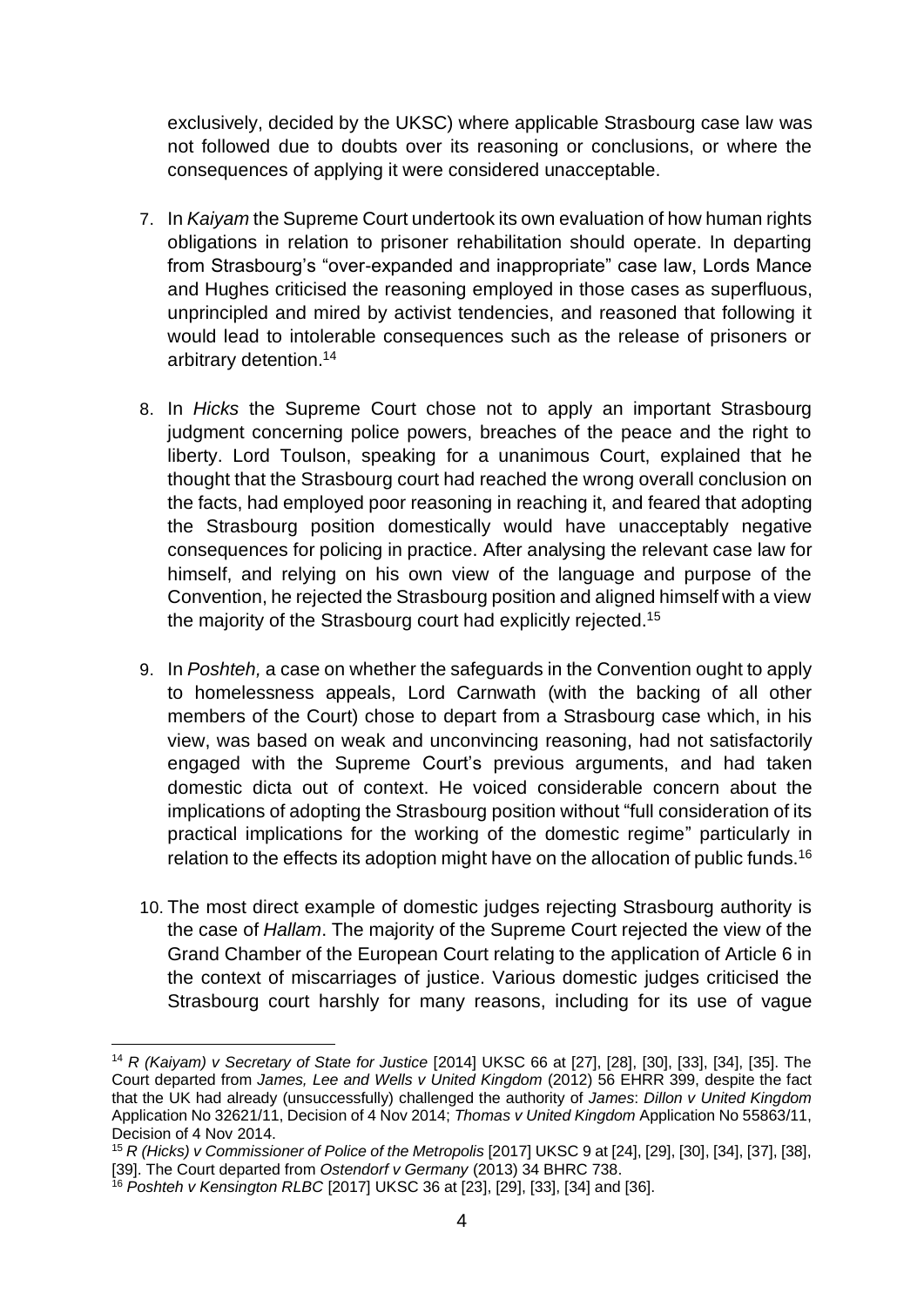justifications, lack of engagement with previous authorities and repetitive and unengaging reasoning, resulting in a line of authority replete with arbitrary distinctions, uncertainties, "hopeless and irretrievable confusion" and a position at odds with the purpose of the Convention. The domestic judges also thought that following Strasbourg would result in unjustifiably negative consequences for the domestic regime, throwing long-standing rules into disarray, and hampering police investigations.<sup>17</sup>

- 11. Other cases in which at least some judges exhibit this approach include *McLaughlin,* <sup>18</sup> *T, <sup>19</sup> Stott, <sup>20</sup> DSD,* <sup>21</sup> *Abdurahman<sup>22</sup>* and *Hafeez.* 23
- 12. These cases demonstrate that UK judges do not see the Strasbourg jurisprudence as anything like the straightjacket it is sometimes depicted as. At the same time, it is important that the duty to "take into account" the relevant Strasbourg case law should not be abandoned entirely. Its flexibility means that UK courts can continue to consider the Strasbourg case law and follow it in cases when it is considered sensible and proper to do so. UK courts have, for example, recently followed Strasbourg law in relation to police investigation duties<sup>24</sup> and state obligations towards criminals who are extremely ill,  $25$  not because they were bound to do so by section 2, but because UK judges

<sup>17</sup> R *(Hallam) v Secretary of State for Justice* [2019] UKSC 2 at [38], [46] [61] [71], [72] and [77] (Lord Mance); [85], [86] and [90] (Lord Wilson); [109], [119], [126] and [129] (Lord Hughes); [132] and [134]- [137] (Lord Lloyd-Jones). The Court departed from *Allen v United Kingdom* (2016) 63 E.H.R.R. 10 in favour of retaining the position it had previous adopted in *R (Adams) v Secretary of State for Justice* [2011] UKSC 18.

<sup>18</sup> *Re McLaughlin* [2018] UKSC 48, where Lord Mance departed from Strasbourg case law which did not feature satisfactory reasoning ([49]) and which, in his view, lacked nuance ([51]).

<sup>19</sup> *R (T) v Secretary of State for the Home Department* [2014] UKSC 35, in which Lord Wilson resisted following *MM v United Kingdom*, Times, January 16 2013 because he considered it to be fundamentally incorrect, having, in his view, improperly elided concepts of legality and proportionality: [32], [37]-[38].

<sup>20</sup> *R* (*Stott) v Secretary of State for Justice* [2018] UKSC 59, in which Lord Carnwath expressed dissatisfaction with the court's reasoning which, in his view, was unprincipled ([175]), "hard to follow" ([176]) and replete with irrelevant considerations ([175]), and in which the judges went beyond what the "authors of the Convention intended" ([179]).

<sup>&</sup>lt;sup>21</sup> Commissioner of Police of the Metropolis v DSD [2018] UKSC 11, in which Lord Hughes came to the same overall conclusion as his colleagues, but rejected the reasoning they, and Strasbourg, had adopted, because it was, in his view, overly simplistic ([117]-[119], [121], [126]), too expansive ([114]) and based on underdeveloped reasoning ([114], [116], [124], [125], [126]). He also feared that following it would hamper policing in practice ([129]-[134]).

<sup>22</sup> *R v Abdurahman* [2019] EWCA Crim 2239, in which the Court of Appeal described Strasbourg as endorsing an unfair and unworkable standard ([116]) which was not based on sound reasoning ([111]) and was not followed. See Graham, *R v Abdurahman (Ismail)* (2020) Criminal Law Review 453.

<sup>&</sup>lt;sup>23</sup> Hafeez v US [2020] EWHC 155 (Admin), in which the High Court refused to follow a case which had been reached without "any proper reasoning" ([57]) and was out of step with underlying "principle" of the relevant provisions of the Convention ([56]). A similar approach was adopted in *Sanchez v US* [2020] EWHC 508 (Admin). See Graham, "Extradition, Life Sentences and the European Convention" (2020) 3 *Judicial Review* 228 and Graham, "Life Sentences under the Convention: Law or Politics?", UK Constitutional Rights Association Blog, 3 April 2020.

<sup>24</sup> see the view of the majority judges, particularly Lord Neuberger, in *Commissioner of Police of the Metropolis* v *DSD* [2018] UKSC 11

<sup>25</sup> *AM (Zimbabwe)* v Secretary of State for the Home Department [2020] UKSC 17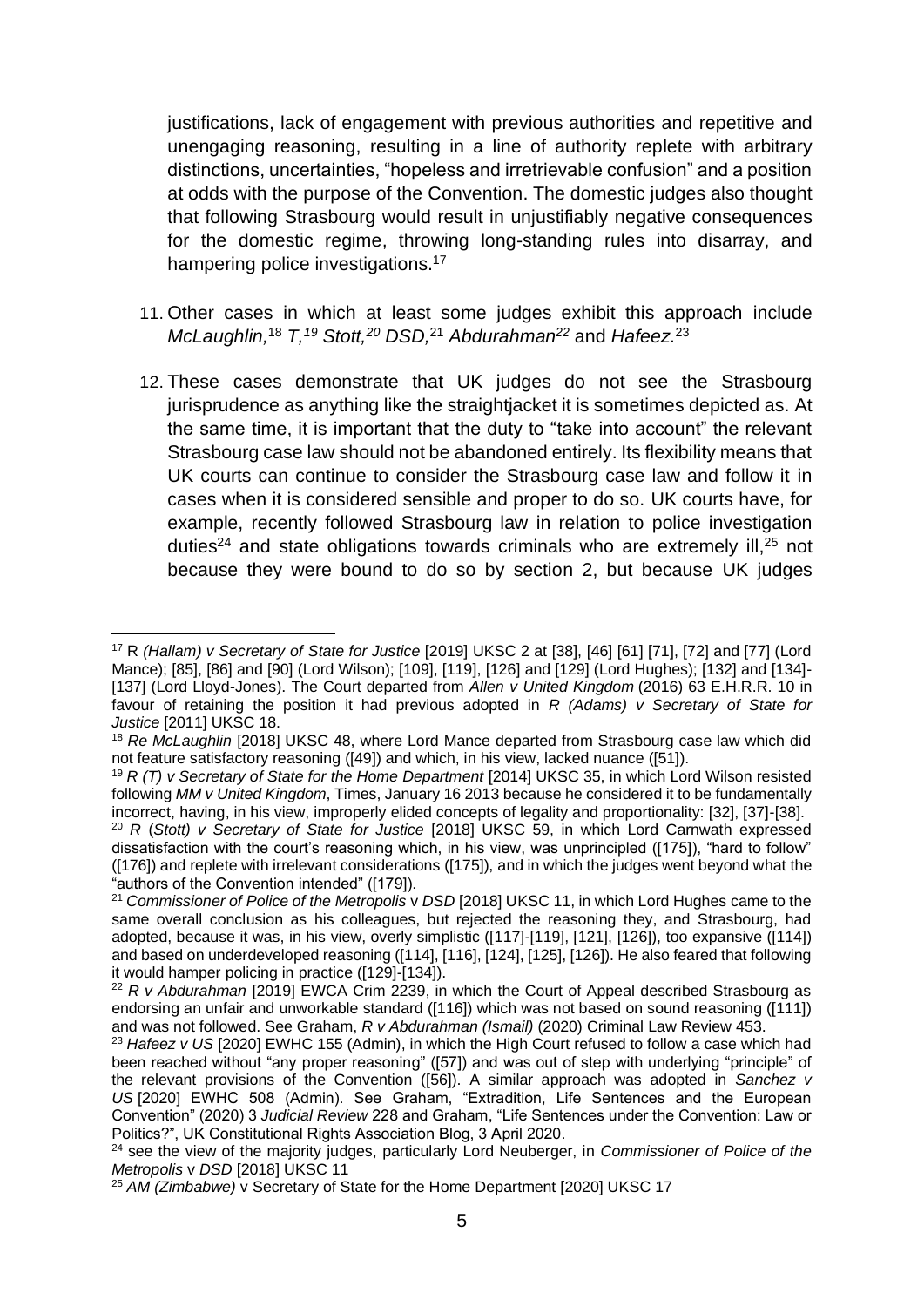considered Strasbourg to have adopted a convincing and workable position which was directly applicable to the domestic context.

- 13. It is both logical and desirable that UK judges often (but not always) do this; not least because an individual who is unsuccessful at the domestic level can subsequently lodge a case before Strasbourg (and an adverse finding at that level will give rise to obligations in international law to implement it). This approach also properly reflects the intention of the HRA itself, which is to ensure that breaches of the Convention can be remedied at a domestic level, and to ensure that rights are "brought home". It is better for individuals whose human rights have been breached to be able to obtain an effective remedy in the domestic courts.
- 14. Overall, we think that the obligation under section 2 HRA, whereby domestic courts must consider the Strasbourg jurisprudence, but are under no requirement to endorse or follow it, allows for an ideal situation where rights standards are interpreted and applied in a harmonious manner where possible, but tailored to the requirements of the domestic situation where necessary.

#### **b) When taking into account the jurisprudence of the ECtHR, how have domestic courts and tribunals approached issues falling within the margin of appreciation permitted to States under that jurisprudence? Is any change required?**

- 15. As has been set out above, the flexibility inherent in section 2 HRA allows for the margin of appreciation permitted to states under the Strasbourg case law to be taken into account when dealing with a case under the Human Rights Act. UK judges have frequently acknowledged that when it comes to certain subjects, the Convention permits a significant degree of variation between the approach adopted by different contracting states, which has guided the domestic approach to topics such as assisted suicide and abortion.<sup>26</sup>
- 16. Sometimes the language of "margin of appreciation" is used to refer not to the approaches of different contracting states under the European Convention, but to the discretion afforded by courts to the executive or the legislature when dealing with controversial topics, or areas lacking a broad consensus. Lord Hope summarised this position in *AXA*:

"The doctrine by which a margin of appreciation is accorded to the national authorities is an essential part of the supervisory jurisdiction which is exercised over state conduct by the international court. It is not available to the national courts when they are considering Convention issues arising within their own countries. But in the hands of the national courts too the Convention should be seen as an expression of fundamental principles which will involve questions of balance between

<sup>26</sup> See e.g. *R (Nicklinson) v Ministry of Justice* [2014] UKSC 38; *Re Northern Ireland Human Rights Commission* [2018] UKSC 27.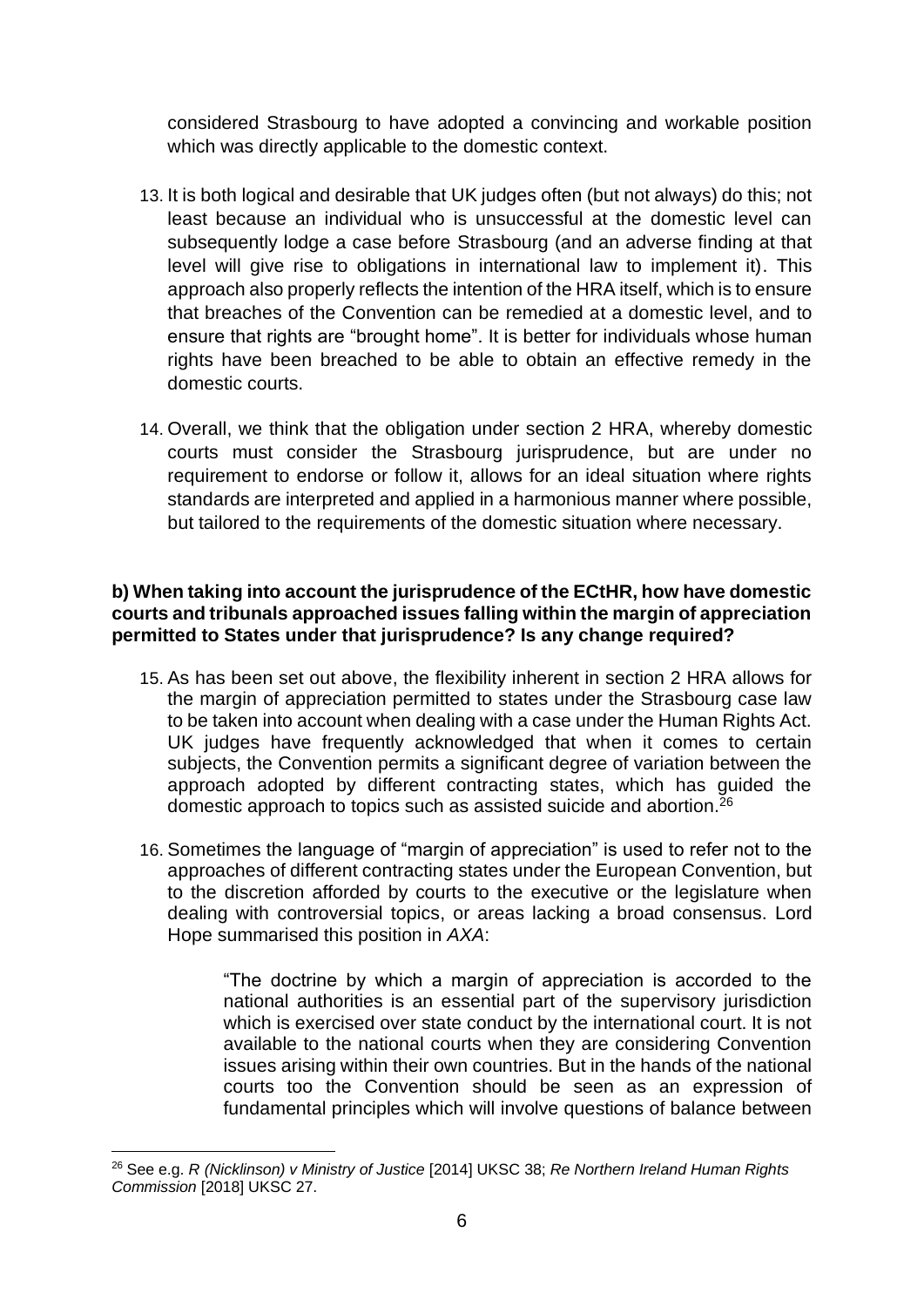competing interests and issues of proportionality… in some circumstances, such as where the issues involve questions of social or economic policy, the area in which these choices may arise is an area of discretionary judgment. It is not so much an attitude of deference, more a matter of respecting, on democratic grounds, the considered opinion of the elected body by which these choices are made"<sup>27</sup>

17. As can be seen, domestic courts are acutely aware of the "margin of appreciation" to be afforded to decision-makers in this respect. Nothing in the approach taken to section 2 outlined above calls this into question in any way.

#### **c) Does the current approach to 'judicial dialogue' between domestic courts and the ECtHR satisfactorily permit domestic courts to raise concerns as to the application of ECtHR jurisprudence having regard to the circumstances of the UK? How can such dialogue best be strengthened and preserved?**

- 18. Regarding whether the current approach "permit[s] domestic courts to raise concerns as to the application of ECtHR jurisprudence having regard to the circumstances of the UK", the answer is clearly 'yes', based on our answer to the above questions.
- 19. Effective "dialogue" between domestic courts and the ECtHR requires the former to have a degree of flexibility when it comes to applying Strasbourg jurisprudence; we think that current practice, as set out above, allows ample room for this, and for dialogue channels to be established where necessary. This is especially likely to occur where the national courts take care to explain their concerns, if any, with the Strasbourg jurisprudence or its domestic application, and if they remain open to hearing Strasbourg's response.
- 20. Examples of this 'dialogue' operating in practice include the series of cases involving the compatibility of the UK's life sentences regime. After Strasbourg handed down an initial judgment which held that the apparently irreducible whole-life sentences served by a number of UK prisoners breached the Convention,<sup>28</sup> the Court of Appeal disagreed with certain aspects of the court's reasoning, considering it to have misunderstood certain aspects of the domestic law. It then explicitly set its own understanding of the domestic position.<sup>29</sup> In a subsequent case, Strasbourg not only accepted that it had construed the domestic law incorrectly, but, on the basis of the Court of Appeal's clarification, went on to accept that the UK sentences regime was compatible with the rights under the Convention.<sup>30</sup>

<sup>27</sup> *AXA General Insurance v Lord Advocate* [2011] UKSC 46 at [32]

<sup>28</sup> *Vinter v United Kingdom* (2016) 63 EHRR 1

<sup>29</sup> *R v McLoughlin* [2014] EWCA Crim 188

<sup>30</sup> *Hutchinson v United Kingdom* (2016) 43 BHRC 667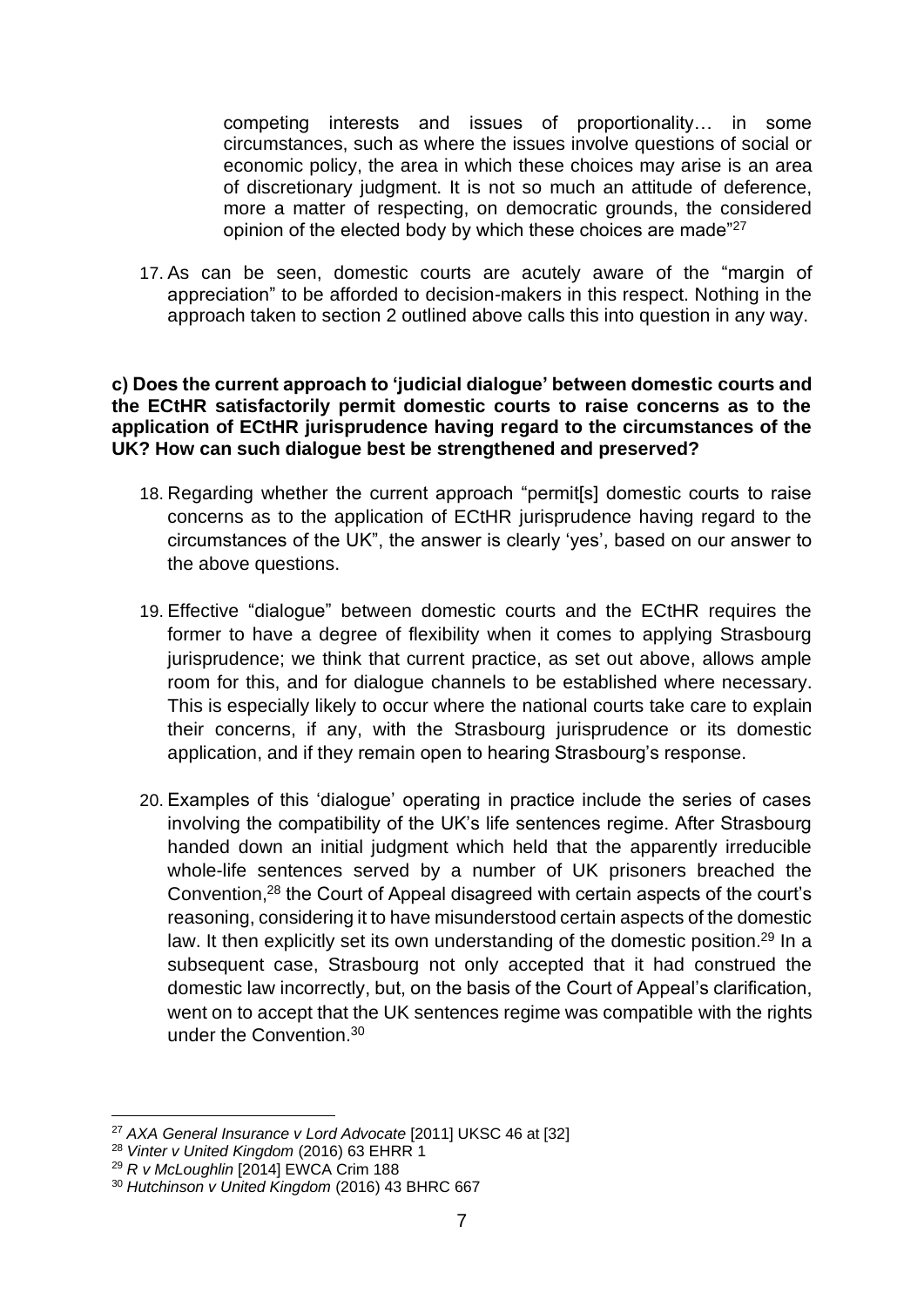- 21. Whilst 'dialogue' can sometimes lead Strasbourg to modify its stance, sometimes it can also operate to assist the domestic courts in understanding and applying the Convention. Following the heavy criticism of its case law in *Kaiyam* (set out above), Strasbourg developed and clarified a number of the issues raised by the domestic judges.<sup>31</sup> In a later case, the Supreme Court confirmed that some of its previous concerns had fallen away in light of Strasbourg's more recent clarification, and that its thinking had developed so that its previous judgment in *Kaiyam* should no longer be followed, once again aligning the domestic and Strasbourg positions.<sup>32</sup>
- 22. As such, effective 'dialogue' is dependent on much more than the legal provisions in the HRA, and requires a willingness on the part of judges, both in the UK and Strasbourg, to be open and receptive to new arguments and to shift and adapt their position where necessary. That being said, as far as legislative provisions are concerned, section 2 allows for this dialogue to be facilitated so far as possible.

#### **Finally, the consultation asks whether there is a case for changes being made to section 2.**

23. Based on the above assessment of current judicial practice, we do not see any need for any amendment to section 2 HRA. It strikes an appropriate balance between allowing complaints that human rights have been breached to be remedied in the domestic courts, without the need to go to Strasbourg, and allowing UK courts to take account of domestic circumstances or engage in dialogue with Strasbourg where warranted.

<sup>31</sup> *Kaiyam v United Kingdom* (2016) 62 EHRR SE13

<sup>32</sup> *Brown v Parole Board for Scotland [*2017] UKSC 69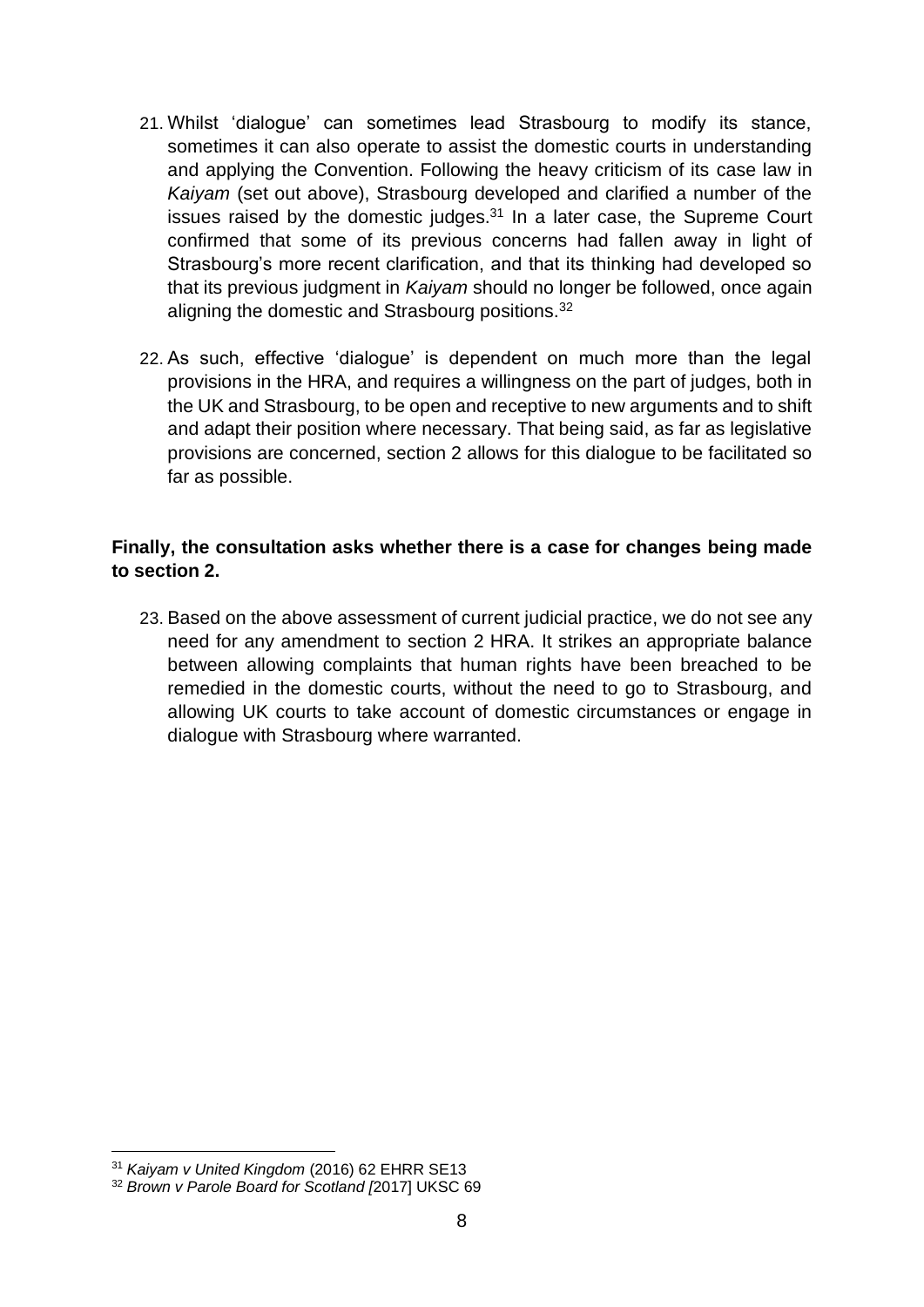### **Theme Two**

- 24. This theme asks a number of questions about the operation of the Human Rights Act at the domestic level and whether it upsets the relationship between the executive, legislature and judiciary. Our view is that the provisions of the HRA strike a sophisticated and largely successful balance between the constitutional fundamentals of respect for democratic legitimacy and securing fundamental rights for all.
- 25. We set out our responses to the specific issues raised below, but we would highlight at the outset that the Human Rights Act has a significant – and in our view positive - effect on public administration across the board, $33$  most of which has developed without any judicial involvement whatsoever. Public bodies involved in fields such as social care, policing, housing and mental health services and support have taken the Human Rights Act on board, and human rights considerations are now routinely considered and synthesised into their work.<sup>34</sup> Any assessment of the impact of the HRA on public administration and policy should be made against this background.

#### **Theme Two asks whether the current approach risks "over-judicialising" public administration and draws domestic courts unduly into questions of policy.**

- 26. In the UK constitutional framework, it is the function of the judiciary to scrutinise the lawfulness of government action, whether through secondary legislation or the implementation of policy. The courts' function includes being the final arbiter of the interpretation and application of legislation, both primary and secondary. This necessarily involves consideration at times of questions of policy; but the courts' role is not to decide whether the policy choice made by the democratically elected branch is the right one: its role is to scrutinise its lawfulness. So too with the HRA: the courts' rule is to scrutinise the compatibility of policy choices with the rights protected by the HRA, not to decide whether the policy is desirable or the 'right' one. This function of the courts in ensuring that government acts within the law is an essential element of the rule of law in a functioning democracy.
- 27. Consideration of policy issues may arise during the process of assessing human rights compliance under the HRA. For example, many of the rights

 $34$  A useful, if somewhat dated, overview can be found at "How the act has affected different public sectors" The Guardian, 2 July 2009. See also e.g. Care Quality Commission, "Human rights approach for our regulation of health and social care services", February 2019, available at <https://www.cqc.org.uk/guidance-providers/all-services/our-human-rights-approach;> Equality and Human Rights Commission, "Guidance for social housing providers", 19 February 2019, available at [https://www.equalityhumanrights.com/en/advice-and-guidance/guidance-social-housing-providers;](https://www.equalityhumanrights.com/en/advice-and-guidance/guidance-social-housing-providers) Otter, "Rights in the balance – a framework for good policing" The Guardian, 2 July 2009.

<sup>&</sup>lt;sup>33</sup> See e.g. Martin, "A Culture of Justification? Police Interpretation and Application of the Human Rights Act 1998" in Varhaus and Wilson Stark, *The Frontiers of Public Law* (Hart, 2019)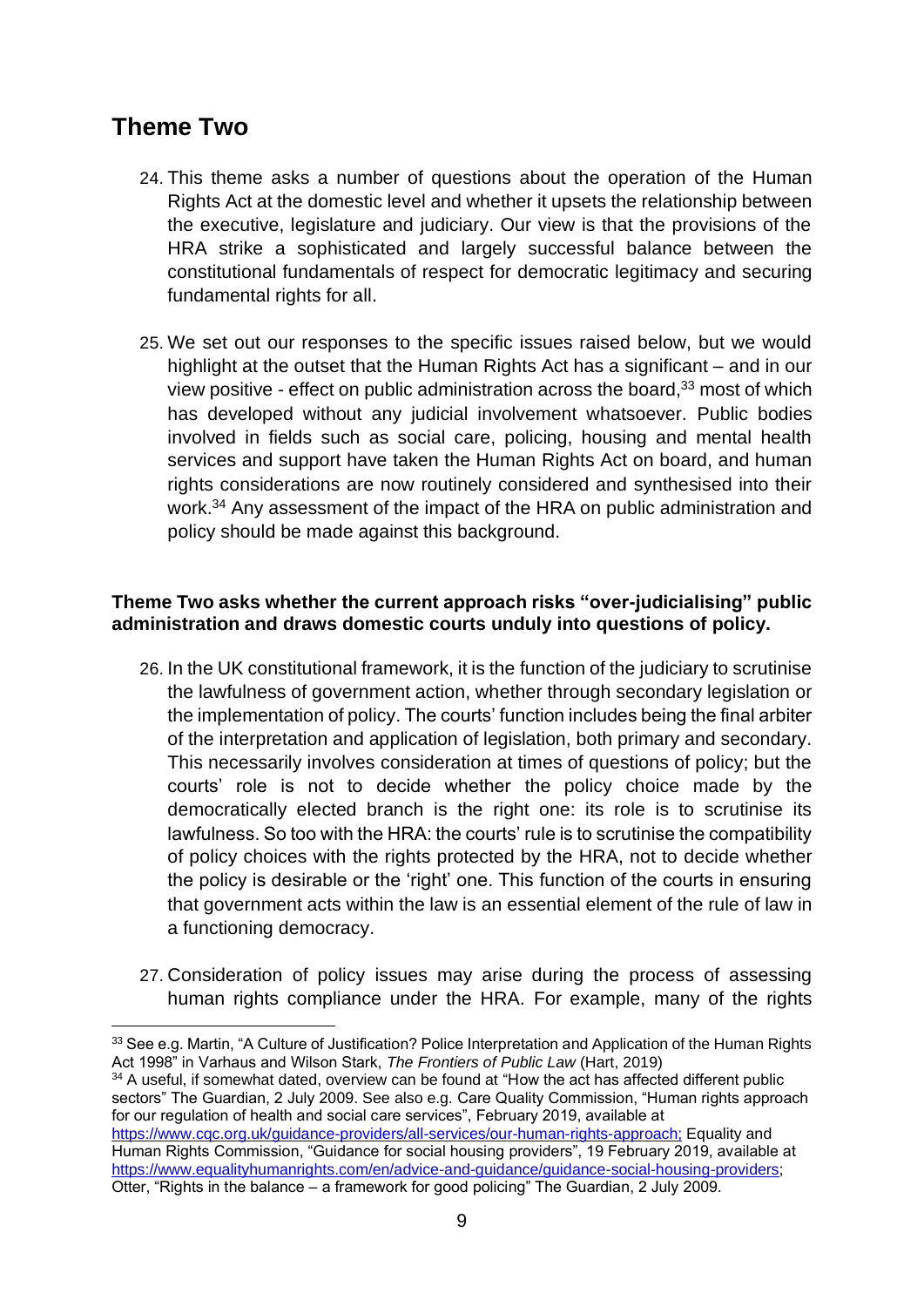under the HRA are qualified and require courts to examine the proportionality of a measure when an interference with that right is alleged, or to determine whether the interference in a protected right is a proportionate means of achieving a legitimate aim. Courts will almost always accept the public body's purported "legitimate aim" (i.e. the policy objective being pursued) in this respect, and will very often defer to their assessment of the proportionality of the measure, whether it is due to their relative expertise, or the democratic legitimacy of their decisions.<sup>35</sup> Courts have been particularly careful to show caution and deference when they are being asked to review policies which the judiciary is particularly ill-suited to evaluate, such as decisions relating to economic policy, national security or defence matters. In decisions relating to social welfare policies, courts have adopted an even stricter test than 'regular' proportionality, interfering in the decision of the executive in this respect *only* where it is considered to be "manifestly without reasonable foundation".<sup>36</sup> This pays appropriate respect to the executive's responsibility for policy formulation, while ensuring that policies which interfere with fundamental rights must pursue a legitimate purpose and that there should be a reasonable basis for the policy choice.

- 28. As such, whilst courts may on some occasions be required to evaluate the lawfulness of policy, their job is not to dictate policy of their own. Sections 3 and 4 of the Human Rights Act ensure that this remains the case. Courts have interpreted their obligation to interpret legislation in line with the Convention only "so far as it is possible to do so" as meaning that an interpretation is offlimits if it is just one of many possible readings which give effect to different policy objectives.<sup>37</sup> Section 4 offers a more direct guard against judicial policymaking, reserving to Parliament the ability to decide whether, and if so, how, to rectify any declaration of incompatibility issued by a court.
- 29. By and large, rather than *encouraging* undue intervention into policy areas, the mechanics of the HRA *limit* the power of the judiciary in this respect.

#### **Theme Two also asks how the roles of the courts, government and Parliament are balanced in the operation of the Human Rights Act.**

30. We consider that the roles of these institutions are well-balanced under the HRA. Indeed, the HRA framework was designed to facilitate co-operation,<sup>38</sup> and there is good evidence that this is frequently happening in practice. If there

<sup>&</sup>lt;sup>35</sup> See e.g. King, "Institutional Approaches to Judicial Restraint" (2008) 28 OJLS 409; Young, "In Defence of Due Deference" (2009) 72 MLR 554.

<sup>36</sup> *R (Joint Council for the Welfare of Immigrants) v National Residential Landlords Association* [2020] EWCA Civ 542; *R (DA and DS) v Secretary of State for Work and Pensions* [2019] UKSC 21; *R (SG) v Secretary of State for Work and Pensions* [2015] UKSC 16

<sup>37</sup> A kind of 'structural deference' per Alexy, *A Theory of Constitutional Rights* (OUP, 2002).

<sup>38</sup> Kavanagh, *Constitutional Review under the UK Human Rights Act* (CUP, 2009) at 310-313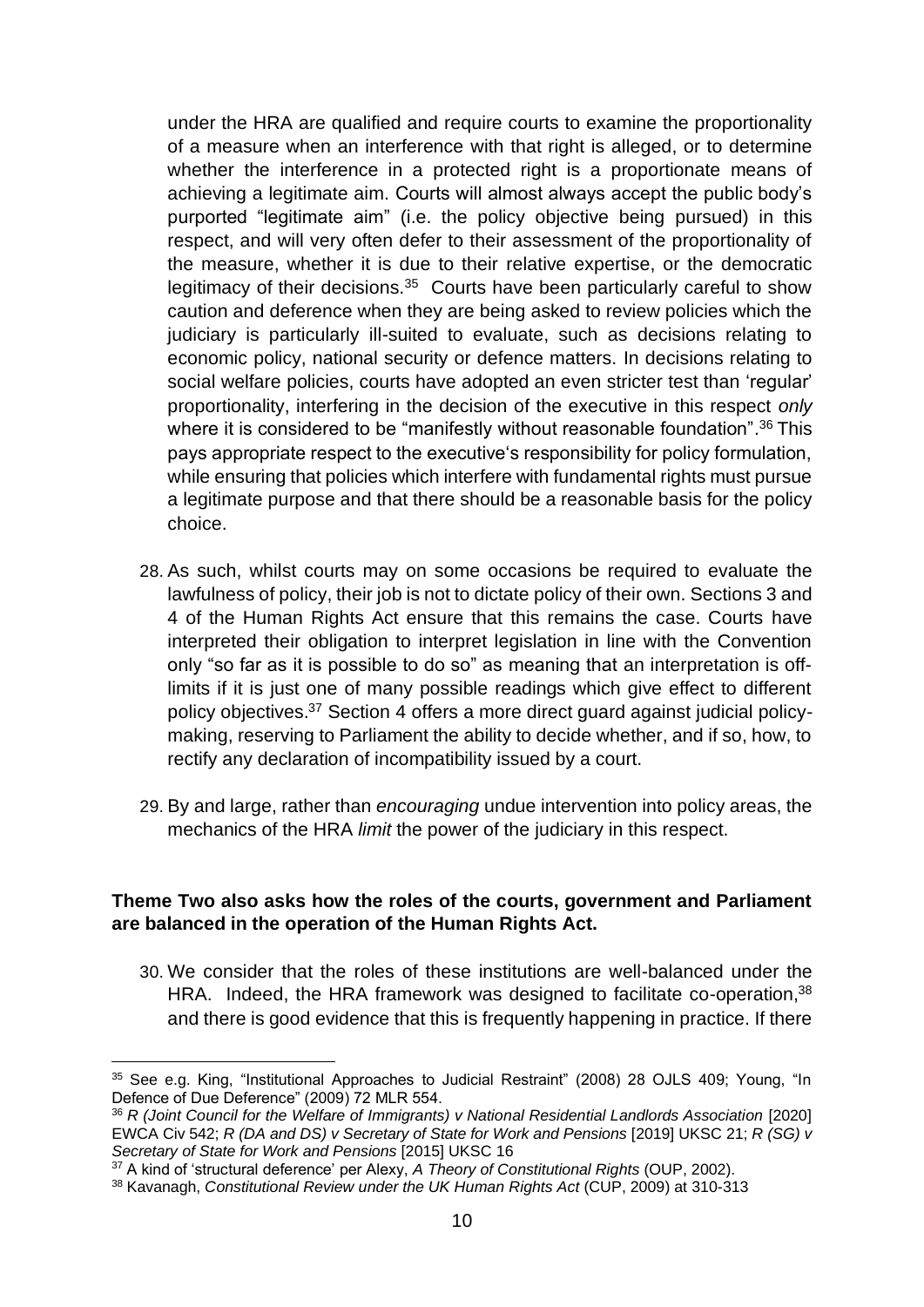is conflict between the three organs of government, under the HRA it is Parliament which ultimately prevails,<sup>39</sup> being able to pass valid primary legislation even if it is considered to be incompatible with the Convention. In our view therefore, the HRA strikes the appropriate balance of ensuring respect for the sovereignty of Parliament while enabling individuals to secure effective protection of their human rights. Both of these points are evident when assessing the operation of sections 3 and 4 of the HRA in practice.

31. Starting with section 4, the most important point is that declarations of incompatibility do not affect the validity of legislation; rather, they operate as "a signal to Parliament that legislation, while remaining in force, contains provisions that are contrary to Convention rights"; <sup>40</sup> it is then open to Parliament to decide how to respond. At the same time, the vast majority of declarations made have resulted in legislative change.<sup>41</sup> We suggest that this is positive, and shows the co-operative vision underpinning the HRA working in practice. It is also inaccurate to characterise this as anything like judicial supremacy: a remedial response from the legislature does not (and never has) flowed automatically from a declaration of incompatibility. Some incompatible legislation remained in place for many years, with amendment proposals being rejected outright by multiple successive governments.<sup>42</sup> Even when a declaration is remedied relatively quickly, this does not mean that Parliament did not seriously engage with it. For example, the high-profile *Belmarsh*  decision, in which the House of Lords declared provisions of the Anti-Terrorism, Crime and Security Act 2001 incompatible with the Convention, triggered extensive Parliamentary debate regarding what, if anything, ought to be done in response.<sup>43</sup> It is clear from the comments of various ministers and MP's that they were under no impression that remedying the incompatibility was mandatory.<sup>44</sup> It is true, therefore, that "even in those cases where [declarations]

<sup>&</sup>lt;sup>39</sup> Bellamy, "Political constitutionalism and the Human Rights Act" (2011) 9(1) IJCL 86

<sup>40</sup> Young, *Parliamentary Sovereignty and the Human Rights Act* (Hart, 2009), 10

<sup>41</sup> Ministry of Justice, "Responding to human rights judgments: Report to the Joint Committee on Human Rights on the Government's response to human rights judgments 2019-2020", available at https://assets.publishing.service.gov.uk/government/uploads/system/uploads/attachment\_data/file/94 4858/responding-to-human-rights-judgments-2020-print.pdf and see King, "Parliament's Role following Declarations of Incompatibility under the Human Rights Act" in Hooper, Hunt and Yowell (eds), *Parliaments and Human Rights: Redressing the Democratic Deficit* (Hart, 2015).

 $42$  E.g. the 'blanket ban' on prisoner voting – declared incompatible in Smith v Scott [2007] CSIH 9 – was not remedied until 2017. See Bates, "Analysing the Prisoner Voting Saga and the British Challenge to Strasbourg" 14(3) HRLR 503.

<sup>43</sup> *A v Secretary of State for the Home Department* [2004] UKHL 56. This is despite the government's claim that they "responded immediately" to the declaration by repealing the legislation: *Burden v United Kingdom* (2008) 47 EHRR 38 at [24]

<sup>44</sup> amongst many other examples, see e.g. Charles Clarke: "It is ultimately for Parliament to decide whether and how we should amend the law. The Part 4 provisions will remain in force until Parliament agrees the future of the law" (Written Statements, 16 December 2004, col.151WS); Charles Clarke: "Let me reaffirm that … as the [Human Rights Act 1998](https://en.wikipedia.org/wiki/Human_Rights_Act_1998) makes clear, Parliament remains sovereign and it is ultimately for Parliament to decide whether and what changes should be made to the law (HC Deb, 20 December 2004, col.1911); Baroness Scotland: ""Parliament will always be the final arbiter on what our law is" (HC Deb, 20 December 2004, col.1594); Hazel Blears: "The House of Lords has decided that that is incompatible with the European convention on human rights, although it has not decided that it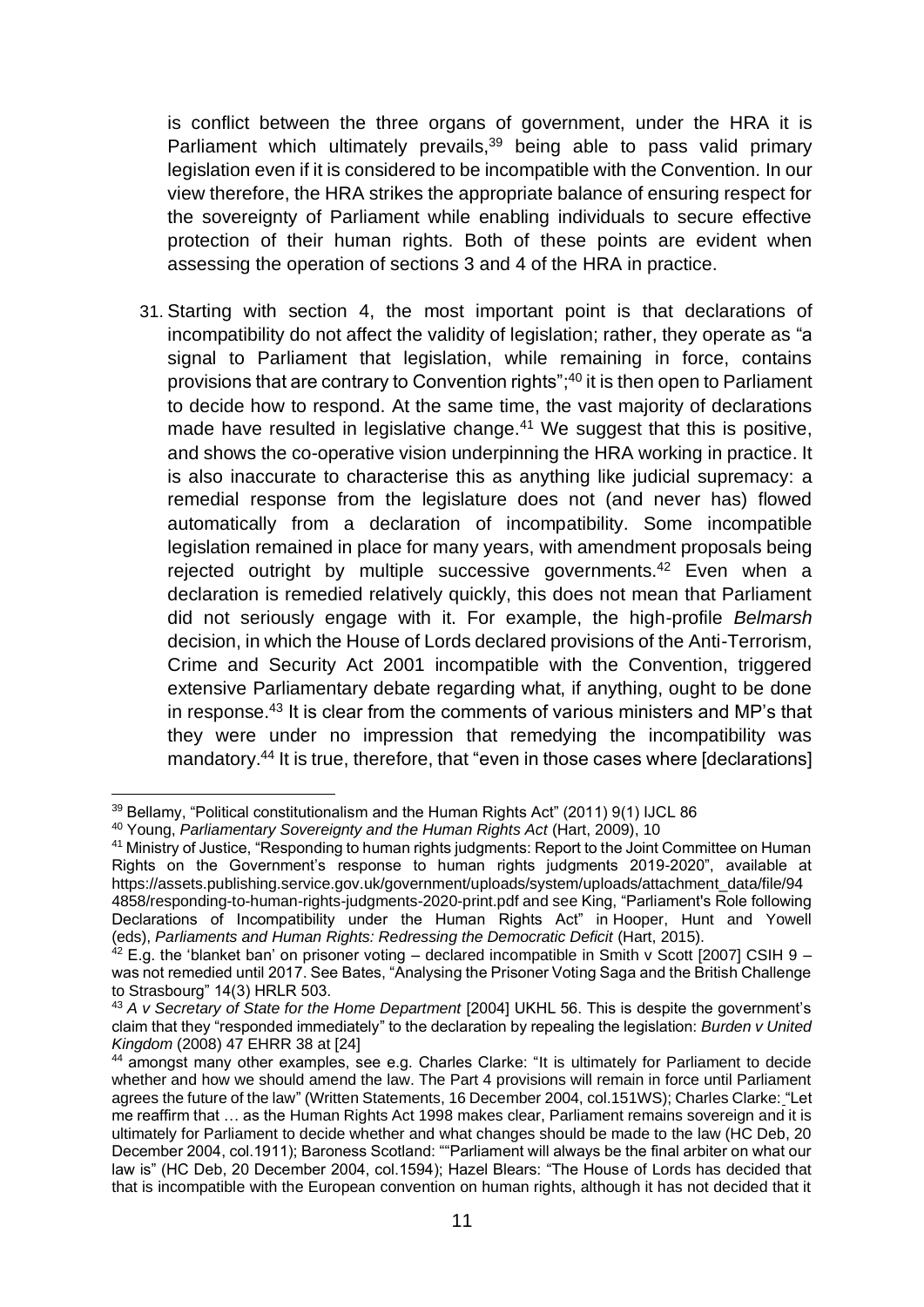were controversial, it is too simplistic to say that the political branches merely endorsed the judicial viewpoint, and were doing the will of the courts".<sup>45</sup>

- 32. Notwithstanding their non-binding nature, courts have still proceeded very carefully when it comes to declarations of incompatibility. The number of cases in which a declaration is issued is relatively low; according to the Ministry of Justice, which very helpfully publishes annual updates on the number of recorded declarations of incompatibility,<sup>46</sup> 43 were made prior to July 2020, although it should be noted that ten of these were overturned on appeal, resulting in a figure of 33 (final) declarations over 20 years.<sup>47</sup> There are far more applications for declarations rejected than there are approved; something which had led some scholars to take the view that the courts have adopted quite a "reluctant" approach to s4 in practice.<sup>48</sup>
- 33. In a sense, section 3 HRA is the 'stronger' of the two sections. But as with section 4, this power is subject to considerable limitations, and fundamentally, is not so strong as to prevent Parliament from disagreeing with a court's ruling and legislating to reverse its decision. In this sense, section 3, like section 4, both respects sovereignty and encourages dialogue. <sup>49</sup> Moreover, adopting a section 3 interpretation of legislation allows courts to give effect to the protection of Convention rights required under the HRA by adopting an interpretation which respects those rights. This is consistent with the intention of the HRA – bringing rights home – and with ensuring the effective protection of rights and that individuals can obtain an effective remedy for any breaches.
- 34. Section 3 HRA allows for a "Convention-compliant interpretation to be adopted only "where possible"; when considering this section, courts are mindful of this limitation and often explicitly reference the importance of preserving the

is unlawful" (HC Deb, 8 February 2005, col.1416-1417); Bill Cash: "The 1998 Act can be overridden… if we were to legislate inconsistently, unclearly and ambiguously, contrary to the 1998 Act, we could do so." (HC Deb, 28 February 2005, col.740); Lord Kingsland: "It is quite clear that the declaration of incompatibility…does not prevent the Government legally extending the 2001 Part 4 legislation" (HL Deb, 1 March 2005, col.212).

<sup>45</sup> Sathanapally, *Beyond Disagreement: Open Remedies in Human Rights Adjudication* (OUP, 2012) at 135; a range of responses are detailed at 142-156.

<sup>46</sup> Ministry of Justice, "Responding to human rights judgments: Report to the Joint Committee on Human Rights on the Government's response to human rights judgments 2019-2020", available at https://assets.publishing.service.gov.uk/government/uploads/system/uploads/attachment\_data/file/94 4858/responding-to-human-rights-judgments-2020-print.pdf

<sup>&</sup>lt;sup>47</sup> Of these, 5 were issued in relation to legislation which, at the time of the judgment, was no longer in force.

<sup>48</sup> see e.g. Wilson-Stark, "Facing facts: judicial approaches to section 4 of the Human Rights Act 1998" (2017) 133 LQR 631. Some academics have argued that the court should be more proactive in its consideration of s4 HRA, and that its approach has been, if anything, too deferential: Young, "Ghaidan v Godin-Mendoza: avoiding the deference trap" [2005] Public Law 23.

<sup>49</sup> Clayton, "Judicial deference and democratic dialogue: the legitimacy of judicial intervention under the Human Rights Act 1998" [2004] PL 33 at 46; Kavanagh, *Constitutional Review under the UK Human Rights Act* (CUP, 2009) at 129-130; Young, *Parliamentary Sovereignty and the Human Rights Act* (Hart, 2009) at 10.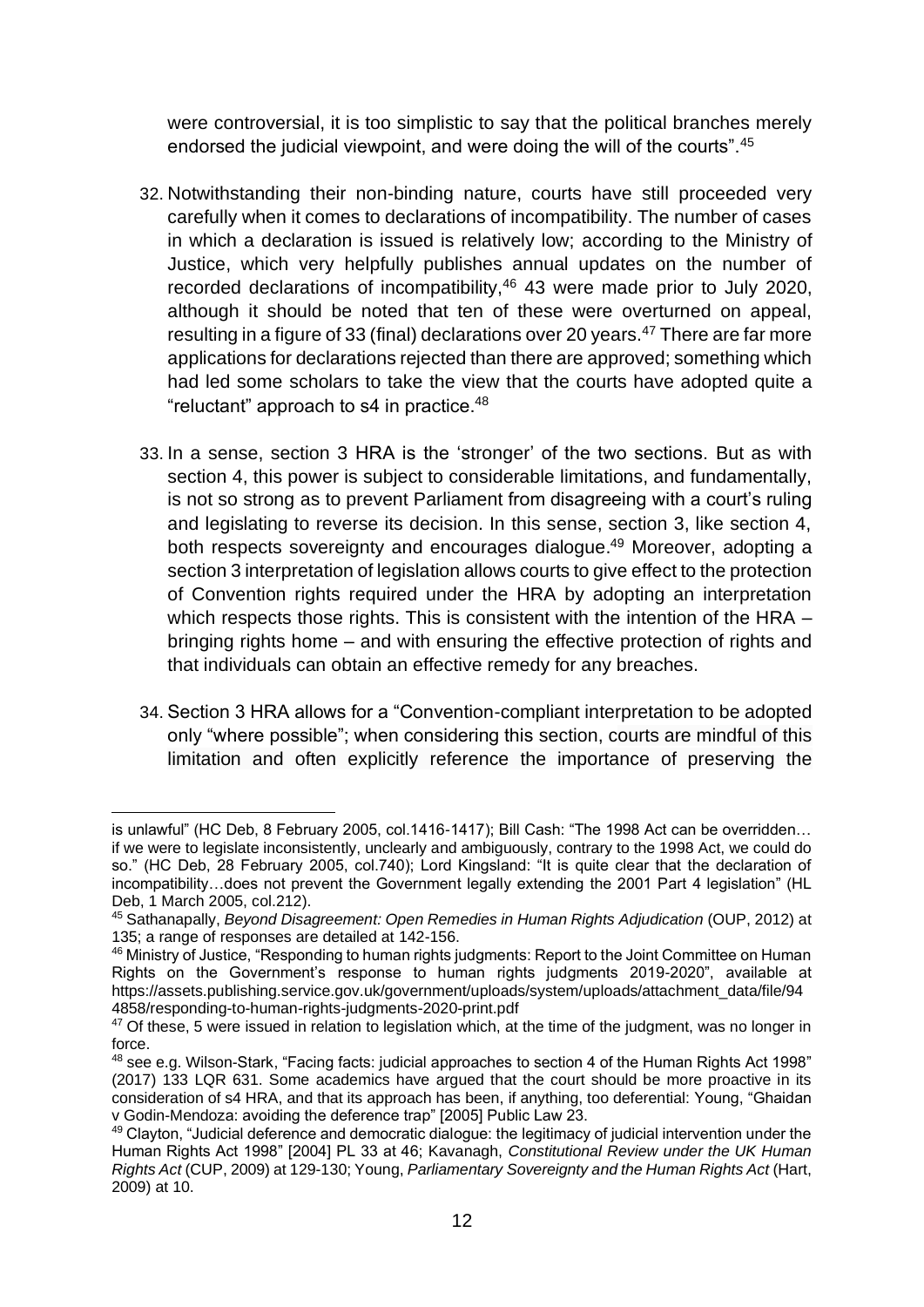legislative function to Parliament.<sup>50</sup> They have distinguished "judicial interpretation", a legitimate exercise under section 3, from "judicial vandalism", which is not.<sup>51</sup> and have used various terms and aphorisms to define and describe this boundary. <sup>52</sup> Interpretive red lines in this respect include departing from "a clear and prominent feature" of legislation<sup>53</sup>, acting "inconsistent[ly] with [its] scheme<sup>"54</sup> or undermining a "fundamental" aspect of it.<sup>55</sup> Examples of this principle include a case where the High Court felt unable to interpret a legislative requirement that "two people" must apply for a parental order in the context of surrogacy as allowing for just one person to do so.<sup>56</sup> In another case, the courts felt they could not treat the straightforward blanket ban on prisoner voting as being open to interpretation under section 3.<sup>57</sup>

- 35. Usually, although section 3 *can* be used even in the absence of any lexical ambiguities in the statute, courts *will* pay heed to the language used in the statute, in order to assess whether it would be possible for certain words to be read into it, or for certain words to be ignored. The majority of cases in which section 3 is used involve such 'additions' or 'subtractions' to the existing statutory scheme, rather than some wholesale restructuring of provisions. Courts are also restricted to reading in those changes which are "essential" or "necessary" for compliance. <sup>58</sup> Often, for example, courts will limit themselves to "reading in" an implied exception that a statutory power is not to be exercised in a manner which would be incompatible with the Convention.<sup>59</sup>
- 36. Research suggests that in a majority of instances where section 3 is used, no adverse legislative amendment follows.<sup>60</sup> As with section 4, this could be viewed as an example of fruitful dialogue in practice, where Parliament accepts the judiciary's view of the law, even though it has the full power to legislate contrary to it. Indeed, whilst is difficult to find a case where Parliament considers the view adopted by courts under s3, disagrees with it, and "tightens" the provision as a result, positive engagement with section 3 can be seen by the fact that sometimes legislation has been amended to explicitly put the 'section

<sup>50</sup> See e.g. *Re S* [2002] UKHL 10 at [9] (Lord Nicholls): "the Human Rights Act reserves the amendment of … legislation to Parliament".

<sup>51</sup> *R (Anderson) v Secretary of State for the Home Department* [2002] UKHL 46 at [30] (Lord Bingham)

<sup>52</sup> Lord Bingham summarises many of them in *Sheldrake v DPP* [2004] UKHL 43 at [28].

<sup>53</sup> Re Z [2015] EWFC 73 at [36] (Munby P).

<sup>54</sup> *Ghaidan v Godin-Mendoza* [2004] UKHL 30 at [121] (Lord Rodger)

<sup>55</sup> *Ghaidan v Godin-Mendoza* [2004] UKHL 30 at [33] (Lord Nicholls)

<sup>56</sup> *Re Z [*2015] EWFC 73

<sup>57</sup> *Smith v Scott* [2007] CSIH 9

<sup>58</sup> *R (Aviva Insurance) v Secretary of State for Work and* Pensions [2021] EWHC (Admin) at [28] and [36].

<sup>59</sup> e.g. *Connolly v DPP* [2007] EWHC 237 (Admin) at [18] (Dyson LJ); *Lukaszewski v Poland* [2012] UKSC 32 at [39] (Lord Mance); *Secretary of State for the Home Department v MB and AF* [2007] UHKL 46 at [72];

<sup>&</sup>lt;sup>60</sup> Crawford, "Dialogue and Rights-Compatible Interpretations under Section 3 of the Human Rights Act 1998" (2014) King's Law Journal 34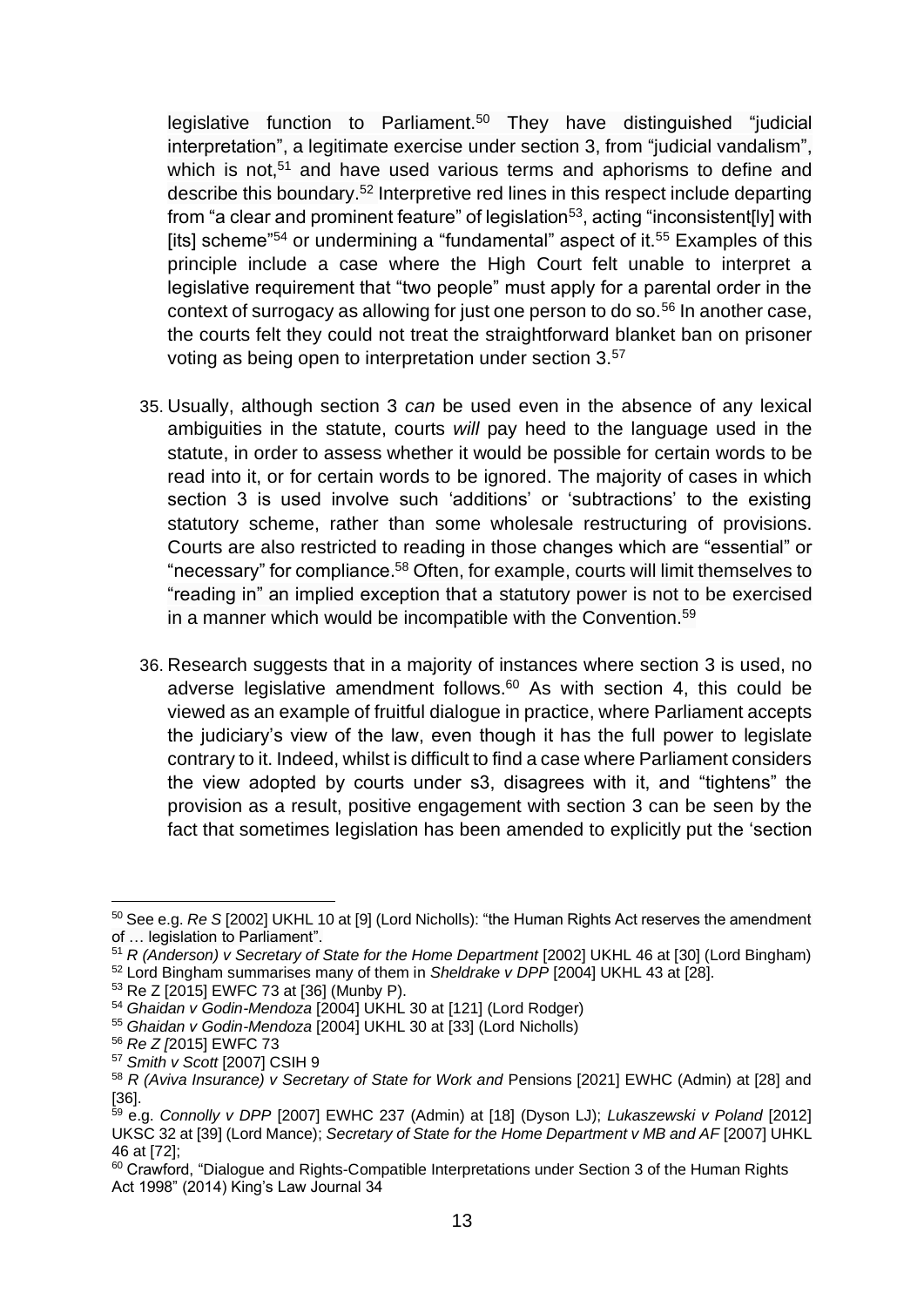3 interpretation' adopted by the courts into clear and explicit wording, suggesting approval of the court's view.<sup>61</sup>

37. Taking sections 3 and 4 together, we agree that the provisions of the HRA are well-balanced and, as one commentator has observed, that they represent "a delicate balancing act between the models of parliamentary and constitutional democracy. They aim to protect human rights while respecting parliamentary legislative supremacy, instituting a model of constitutional dialogue between Parliament and the courts". 62

**a) i). Are there instances where, as a consequence of domestic courts and tribunals seeking to read and give effect to legislation compatibly with the Convention rights (as required by section 3), legislation has been interpreted in a manner inconsistent with the intention of the UK Parliament in enacting it? If yes, should section 3 be amended (or repealed)?** 

- 38. When considering the relationship between Parliament and section 3 HRA, it is worth emphasising at the outset that section 3 was of course passed by Parliament itself – in applying section 3, courts are therefore acting in pursuit of their obligation to interpret and apply the provisions of primary legislation.
- 39. It is clear that section 3 does allow courts to go 'beyond' the traditional boundaries of statutory interpretation. Judicial dicta has confirmed that, in the appropriate circumstances, the provision can be used in order to effect construction which departs from Parliament's strict intention. <sup>63</sup> That said, the power is far from unlimited, and, as set out above, judges have been careful to distinguish between the act of interpretation on the one hand and re-writing or legislating on the other. Courts can depart from the specifics of a statute, but not against the 'grain' of it, or where its meaning is "unequivocal", <sup>64</sup> considered as a whole. As judges have noted, sometimes interpretation under section 3 can look very similar to the kind of 'regular' purposive interpretation employed by courts.<sup>65</sup>
- 40. Further, it should not be presumed that courts are acting against the wishes of Parliament when applying section 3. In certain cases, courts may well be

<sup>61</sup> e.g. following the judgment of the House of Lords in *R (O) v Crown Court* [2006] UKHL 42, the Criminal Justice and Public Order Act 1994 was amended to include the specific wording read in by the judges. After *Secretary of State for the Home Department v MB and AF* [2007] UHKL 46, TPIMs were established to replace control orders, which included specific provisions protecting against breaches of Art 6; the Damages (Scotland) Act 2011 replaced provisions of the Fatal Accidents Act 1976 in line with the approach in *McGibbon v McAllister* (2008) CSOH 4

<sup>62</sup> Young, "Ghaidan v Godin-Mendoza: avoiding the deference trap" [2005] PL 23 at 33

<sup>63</sup> *Ghaidan v Godin-Mendoza* [2004] UKHL 30 at [30] (Lord Nicholls)

<sup>64</sup> *AS (Somalia) v Entry Clearance* Officer [2009] UKHL 32

<sup>65</sup> *Jet2 v Denby,* UKEAT/0070/17/LA (25 October 2017) at [47]; *R (E) v Islington LBC* [2017] EWHC 1440 at [138]-[139]; *The Pharmacists' Defence Association Union v Boots Management Services Ltd* [2017] EWCA Civ 66 at [61]-[62].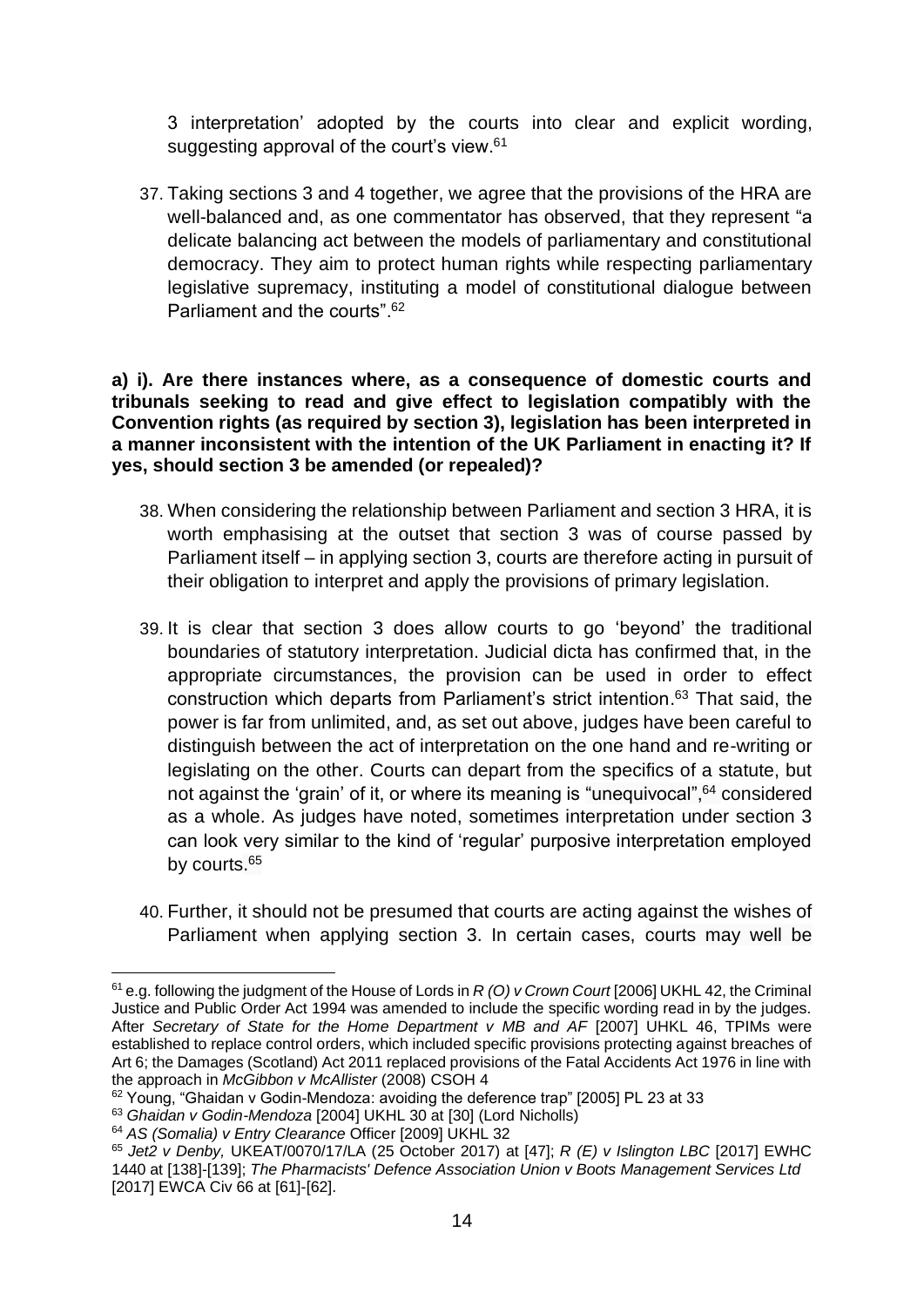dealing with "blind spots" which Parliament had not contemplated at the time of the passage of the provision in question, $66$  and 'updating' the legislation to afford protection in a manner compatible with the HRA. Parliament may not always be hostile to the position effected through a section 3 interpretation; as was set out above, it has very rarely legislated to correct any section 3 interpretations it has been unhappy with. Also, as is set out further below, in some cases the government (and indeed often the same government which introduced the legislation being considered by the courts) specifically argues *for* the use of section 3 HRA.

#### **a) ii) If section 3 should be amended or repealed, should that change be applied to interpretation of legislation enacted before the amendment/repeal takes effect? If yes, what should be done about previous section 3 interpretations adopted by the courts?**

- 41. PLP does not consider that amendment or repeal of section 3 is warranted. For the reasons set out above, sections 3 and 4 together strike the correct balance between respect for Parliamentary sovereignty and the effective protection of human rights. If courts go beyond what Parliament regards as appropriate, it can legislate to reverse the effect of judicial decisions: there is little evidence in practice of it having done so.
- 42. If, contrary to our primary position, amendment or repeal of section 3 is proposed, we would strongly oppose any changes of the kind contemplated by this question. Not only would re-opening previous judicial decisions take a sledgehammer to legal certainty, but a measure to invalidate section 3 interpretations, presumably undertaken in the name of restoring sovereignty, seriously risks undermining it. Parliament has always been able to pass legislation in precise terms so as to 'over-rule' any judicial decision relating to section 3. The fact that, by and large, it has not done so suggests that Parliament has been content to adopt the courts' interpretation in these cases, some of which have now been in operation for decades. It is vastly preferable that in the event that the legislature disagrees with a substantive position adopted by the courts, it should respond carefully to the specific decisions raising an issue on a principled basis, rather than through some blanket provision applicable to all section 3 decisions.
- 43. There are also serious practical difficulties with any proposal to modify the effect of past judgments involving section 3 - the use of this section is not always signalled clearly by judges, and is sometimes adopted as an alternative to, or as a means to augment, more traditional approaches to interpretation. As a result, data relating to the application of this provision is not recorded and

<sup>66</sup> *Lukaszewski v Poland* [2012] UKSC 32 at [39] (Lord Mance); Young, *Parliamentary Sovereignty and the Human Rights Act* (Hart, 2009) at 116; Sathanapally, *Beyond Disagreement: Open Remedies in Human Rights Adjudication* (OUP, 2012) at 42-43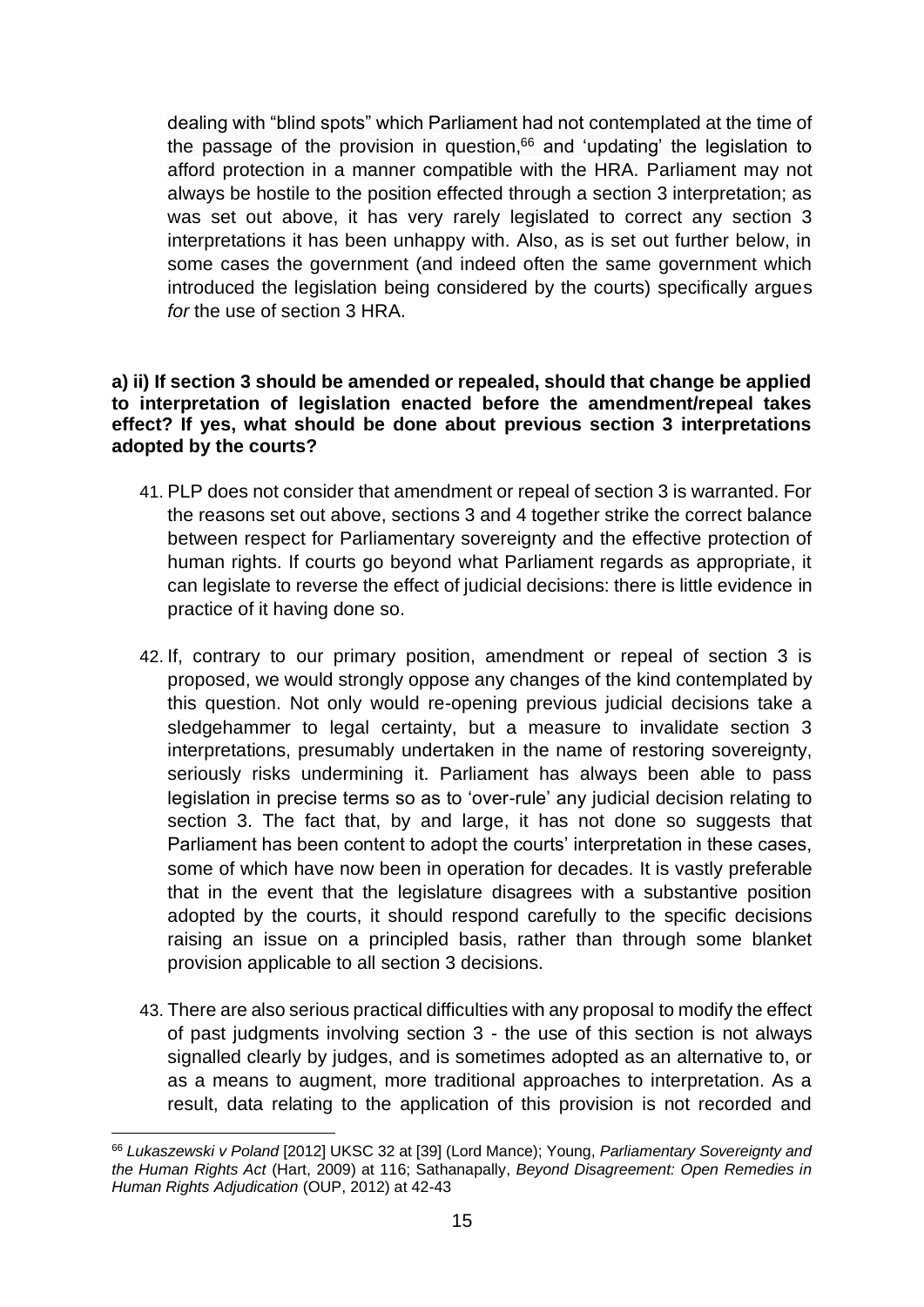tracked in the same manner as the use of section 4. To compile some list of "previous section 3 interpretations" would be difficult; to work out how to 'reverse' or 'disapply' them, especially given that in many cases the law and policy around the case has since changed significantly, would be impossible.

#### **a) iii) Should declarations of incompatibility (under section 4) be considered as part of the initial process of interpretation rather than as a matter of last resort, so as to enhance the role of Parliament in determining how any incompatibility should be addressed?**

- 44. It is common to conceptualise section 3 HRA as the 'stronger', 'primary' mechanism by which a breach of the Convention can be remedied, with a declaration under section 4 acting as a fall-back, 'secondary' consideration (or, as the consultation puts it, a "matter of last resort"). However, although often considered together, section 3 and section 4 are distinct remedies, and each may be considered a more appropriate choice in certain circumstances.<sup>67</sup>
- 45. Indeed, there are good reasons as to why section 3 should be used over and above section 4 in at least some cases. It provides an immediate remedy to an incompatible provision; even when Parliament is committed to complying with a declaration, it can take a significant amount of time for it to do so– sometimes many years – before changes come into effect. Unlike with section 4, a court using section 3 can grant a remedy to the parties involved in the case, with the interpretation adopted being applied immediately to their circumstances. The HRA-compliant interpretation will subsequently be applied by the public body concerned to other cases. This means that HRA-compliant interpretation, within its proper limits, can be a vital tool for the effective protection of human rights.<sup>68</sup>

<sup>67</sup> Young, *Parliamentary Sovereignty and the Human Rights Act* (Hart, 2009) at 129-130: section 3 and section 4 put in place "a model that focuses on the different institutional features of the legislature and the judiciary. Section 3 is more suited to situations where the judiciary is more likely to reach a correct conclusion as to the scope and application of Convention rights. Section 4 is more suited to cases where the legislature is more likely to reach a correct conclusion concerning the scope and application of Convention rights." See also Lord Hobhouse in *Bellinger v Bellinger* [2003] UKHL 21 at [78]. There is some evidence of this happening in practice; as almost all of the early cases in which section 3 was used concerned Article 6 (right to a fair trial), an obvious context where a judicial resolution may be considered particularly appropriate; alhough it is difficult to put together a definitive list of cases in which section 3 was used, courts applied it in order to remedy a problem with Article 6 in at (at least) 15 cases from the HRA coming into power in October 2000 to January 2003. During that time, the only use of section 3 with respect to other Convention articles that we could identify were *R v Offen (No 2)* [2000] (relying on Articles 3 and 5) and *Thomas v News Group Newspapers* [2001] EWCA Civ 1233 (relying on Article 10, use of section 3 confirmed in *Carina Trimingham v Associated Newspapers Limited* [2012] EWHC 1296 (QB) at [53]). The court relied on Article 5 in *R (DPP) v Havering Magistrates Court* [2001] but this was in conjunction with Article 6. In addition, *Havering* is one of a number of cases in which it is difficult to tell whether the court relied on section 3 to interpret the statute or whether it was just presented as an alternative possibility for reaching the court's conclusion.

<sup>&</sup>lt;sup>68</sup> In addition, there exist some ambiguities relating to whether a declaration of incompatibility constitutes a sufficiently effective remedy for the purposes of the Convention. It seems to be the case that a declaration under section 4 is not considered an 'effective remedy' for the purposes of Article 35: applicants bringing a case before Strasbourg must show that they have "exhausted domestic remedies" before making their application, but Strasbourg has consistently held that applicants do not need to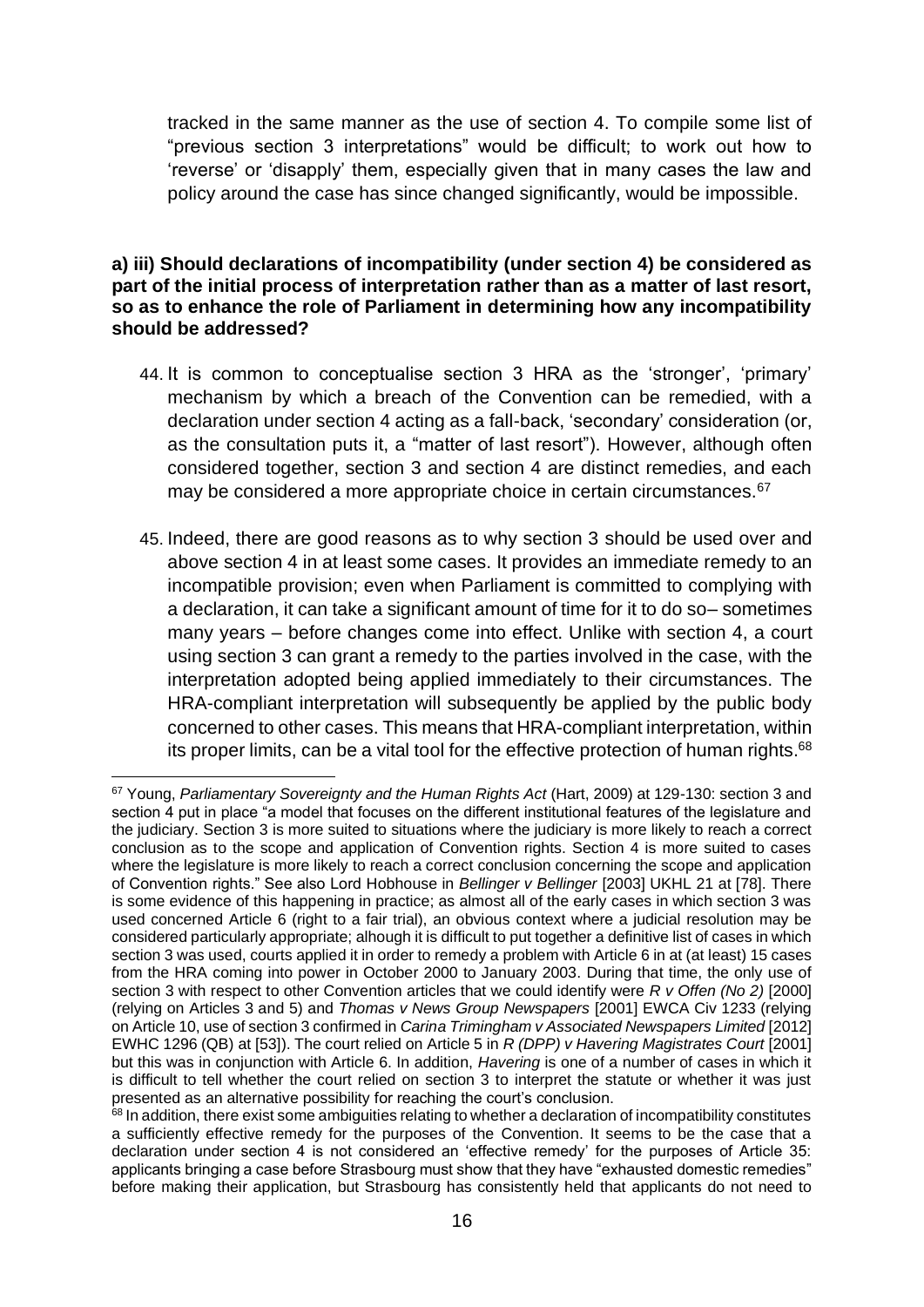- 46. Section 3 also acts as something of a pragmatic safeguard when legislative provisions are challenged in other contexts. For example, during the passage of legislation, the Joint Committee on Human Rights has in the past given its approval to bills raising certain human rights concerns, on the basis that any provisions which interfere with human rights could be 'read down' by courts so as to be applied in a Convention-compliant manner in practice. Another benefit is that section 3 can help to insulate provisions against adverse findings by the European Court of Human Rights; when reviewing our law, Strasbourg has accepted that certain provisions which may result in a breach of a Convention right do not so do in practice thanks to the duty to read and apply them in a Convention-compatible manner under section 3.<sup>69</sup>
- 47. We would draw the panel's attention to the fact that in a surprisingly high number of cases, it is public bodies, including central government, who have argued *for* the use of section 3 rather than another remedy.
- 48. For example, in the seminal case of *Ghaidan* the government argued for the use of section 3 to modify the Rent Act so as to include same-sex partners in those able to benefit from succession rights under a tenancy; it also did so in the case of *Hammond,<sup>70</sup>* a case demonstrating perhaps the most radical use of section 3, allowing the court to order an oral hearing in circumstances which, read literally, would be blocked off by statute.<sup>71</sup> In *Pomiechowski*, the government advocated for a reading of the Extradition Act which allowed time limits prescribed therein to be extended by the court in exceptional circumstances.<sup>72</sup> There are many other such cases.<sup>73</sup>

seek a declaration under section 4 before bringing a case because such a declaration would not constitute an effective remedy: *Burden v United Kingdom* (2008) 47 EHRR 38 at [42]-[44].

On the other hand, the court has rejected arguments that section 4 does not constitute an effective remedy under the free-standing right to a remedy Article 13, because that article does not require contracting states to put in place measures by which individuals can challenge the validity or primary legislation: *Greens and MT v United Kingdom* (2011) 53 EHRR 21 at [83] and [90]-[92].

<sup>69</sup> *Hutchinson v United Kingdom* (2016) 43 BHRC 667, relying on an interpretation of the UK's "lifer's manual" provided in *R v McLoughlin* [2014] EWCA Crim 188. Although less explicit, Strasbourg seems to have accepted a similar argument in *Unuane v United Kingdom,* Application No 80343/17, Judgment of 24 November 2020, relying on an interpretation of the Immigration Rules provided in *Ali* 

*v Secretary of State for the Home Department* [2016] UKSC 60.

<sup>70</sup> *Ghaidan v Godin-Mendoza* [2004] UKHL 30

<sup>71</sup> *R (Hammond) v Secretary of State for the Home Department* [2005] UKHL 69. Certain members of the House of Lords, most notably Lord Rodger, expressed significant reservations about the use of section 3 in this manner, but agreed to it because both parties to the case had argued for it. <sup>72</sup> *Pomiechowski v Poland* [2012] UKSC 20

 $73$  Cases in which the government argued for the use of section 3, and in which the court did use section 3 include: *R v Holding* [2005] EWCA Crim 3185; *Secretary of State for the Home Department v AF (No 3)* [2009] UKHL 28; *Principal Reporter v K* [2010] UKSC 56; *TTM v Hackney* [2011] EWCA Civ 4 and *HM's Application for Judicial Review* [2014] NIQB 43. Cases in which the government argued for the use of section 3, but the court used section 4, include R *(H) v Mental Health Review Tribunal for North and East London Region* [2001] EWCA Civ 415; *International Transport Roth v Secretary of State for the Home Department* [2002] EWCA Civ 158; *R (D) v Secretary of State for the Home Department* [2002] EWHC 2805 and *R (Wright) v Secretary of State for Health* [2009] UKHL 3. The government has also argued for the use of section 3 when the alternative is the quashing of secondary legislation e.g.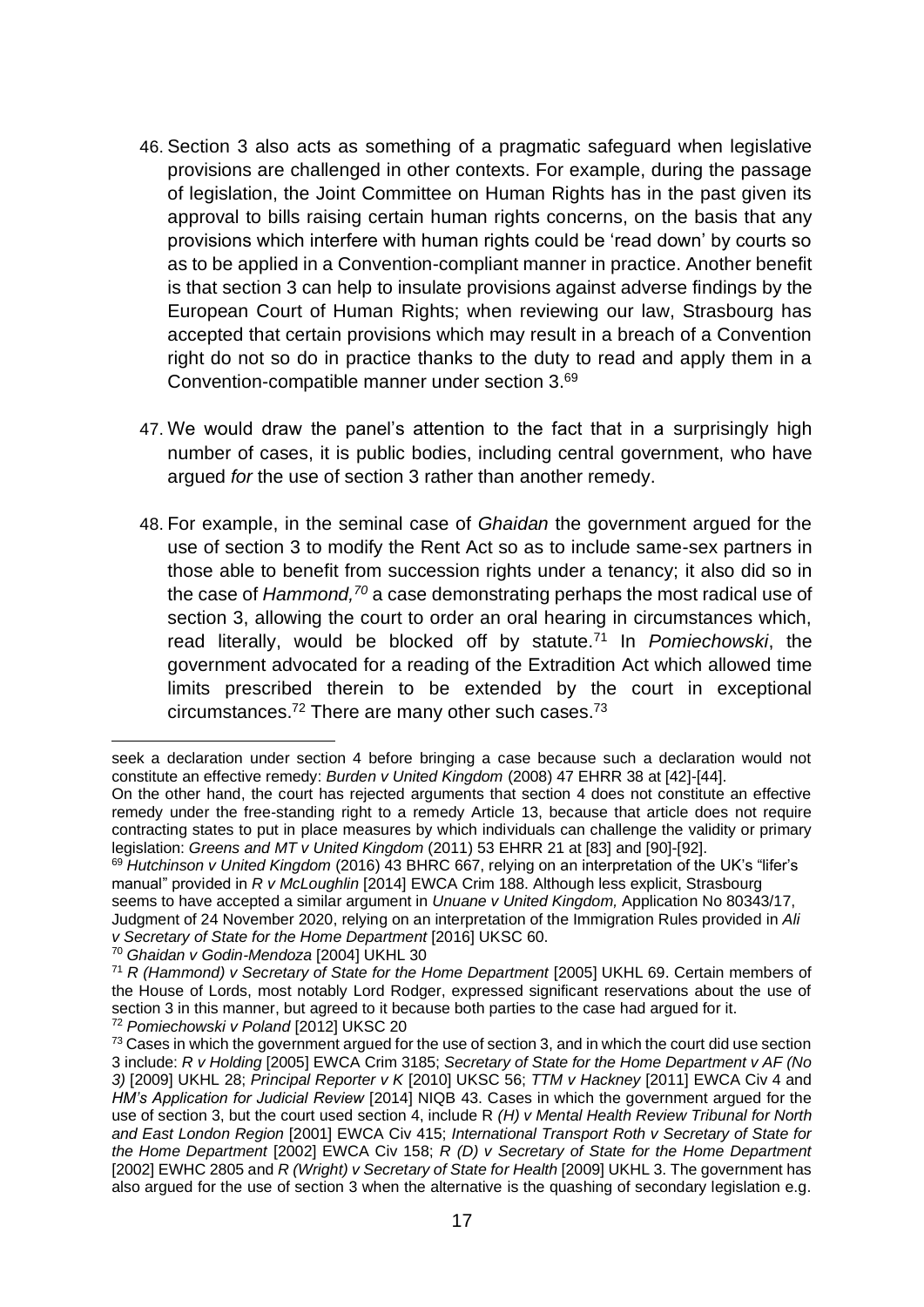- 49. Further, far from frustrating the wishes of the government, the courts have overwhelmingly followed the government's preferences when it comes to remedies in Human Rights Act cases. Baroness Hale acknowledged this before the Joint Committee on Human Rights, saying that she could not "remember a case that I was involved in where we did not do whichever [remedy] Government asked us to do".<sup>74</sup>
- 50. To suggest that a declaration of incompatibility under section 4 should always be considered before an interpretation under section 3 presents the relationship between these two provisions in an inaccurate light. Section 3 is a more appropriate remedy in certain circumstances, whereas section 4 is more appropriate in others. To require the court to give primacy to section 4 would risk requiring the adoption of an inappropriate remedy, and closing off, from all parties, the many important benefits of an interpretation under section 3. As a result, we do not think there is a case for change.

#### **In light of the above, the consultation asks whether change should be made to sections 3 and 4 of the Human Rights Act.**

51. Based on our answers to the above, we consider that there is no case for changes to be made to these sections.

#### **b) What remedies should be available to domestic courts when considering challenges to designated derogation orders made under section 14(1)?**

52. Because derogation under section 14 happens so rarely in practice, it is difficult to establish what judicial practice looks like in this area. However, in our view, being secondary legislation, derogation orders should be reviewable by courts just like any other such legislation, so that the executive can be held accountable for their actions. There is no reason to think that this would not

*Re King* [2002] NICA 48 and *R v Greenaway* [2002] NICC 7. Finally, there are many other reported cases in which the government "accepted" or "agreed" on the use of section 3 (although it is unclear based on the judgment whether this was their preferred remedy or whether they acquiesced on this point): *R (Sim) v Parole Board* [2003] EWCA Civ 1845; *R v Keogh* [2007] EWCA Crim 528; *Authority Reporter v S* [2010] CSIH 45; *R v Waya (Terry)* [2012] UKSC 51; *R (Omar) v Secretary of State for the Home Department* [2012] EWHC 3448 (Admin); Re Z [2015] EWCA Civ 34 and *British-American Tobacco (Holdings) Ltd v HMRC* [2017] UKFTT 0167 (TC).

<sup>74</sup> Baroness Hale of Richmond, Oral Evidence to Joint Committee on Human Rights, Inquiry into the Government's Independent Human Rights Act Review, HC 1161, 3 February 2021. As was shown in fn 71, this is not quite correct, as Lady Hale sat on the bench in *R (Wright) v Secretary of State for Health* [2009] UKHL 3, where the court rejected the government's argument that it should use s3, and issued a declaration of incompatibility instead.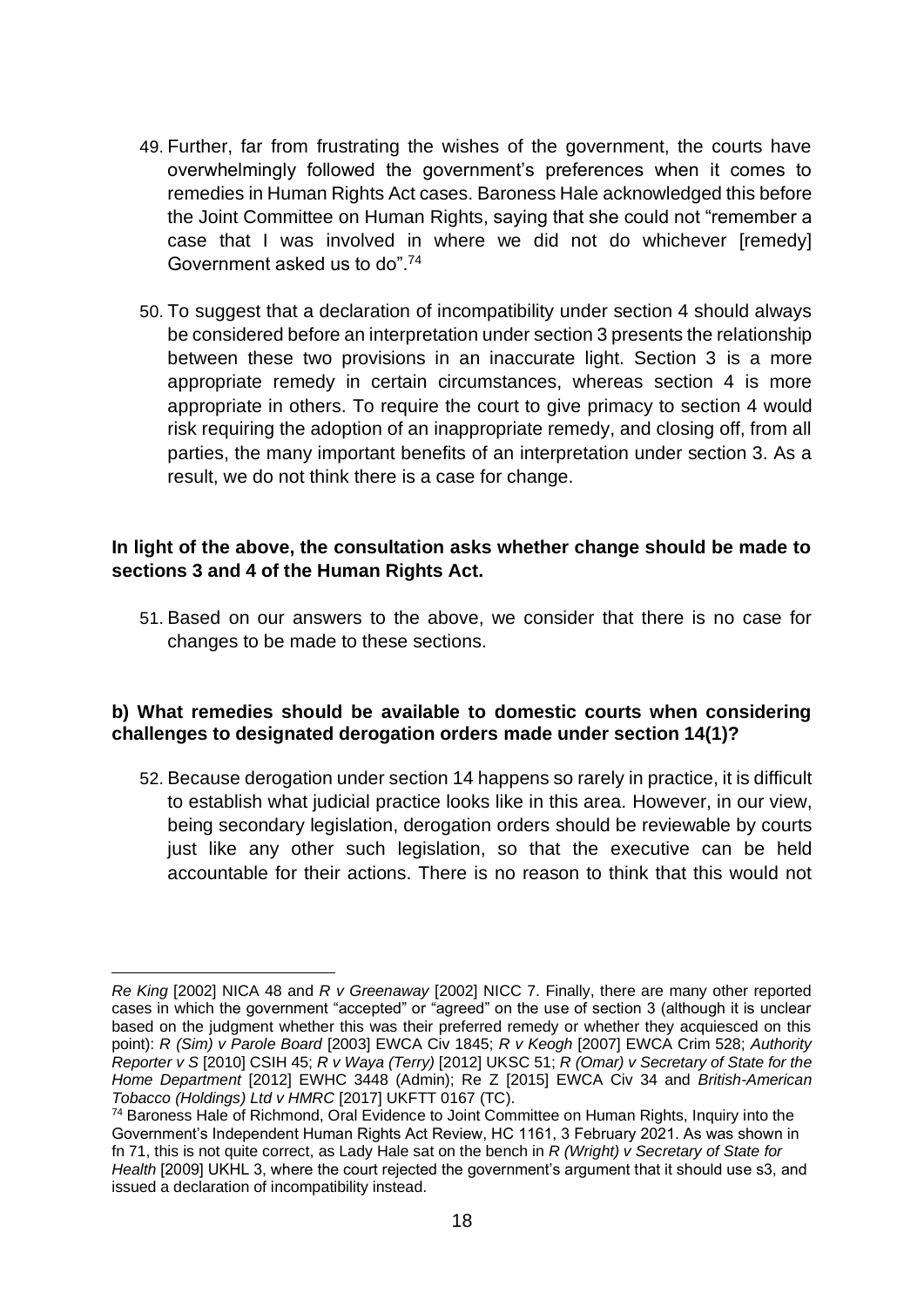happen in practice under the current framework,<sup>75</sup> and as such there seems to be no compelling case for any change in this respect.

#### **c) Under the current framework, how have courts and tribunals dealt with provisions of subordinate legislation that are incompatible with the HRA Convention rights? Is any change required?**

- 53. Despite suggestions that the HRA is being "misused" to invalidate swathes of secondary legislation,<sup>76</sup> the judicial approach to claims relating to the Convention-compatibility of subordinate legislation has been modest in practice. *77*
- 54. In quantitative terms, the total number of final decisions<sup>78</sup> handed down by the High Court and Court of Appeal of England and Wales, as well as the UK Supreme Court, between 2014 and 2020, in which the lawfulness of delegated legislation<sup>79</sup> was challenged successfully on human rights grounds runs to a total of just 14 cases. This figure not only represents a small number of cases by itself, but it must also be put in the context of the volume of delegated legislation that is made. The number of UK statutory instruments made each year has increased significantly in recent decades, consistently running into the thousands and peaking at 4,150 in 2001.<sup>80</sup> In this context, the role of the courts in ruling delegated legislation unlawful under the HRA is marginal.
- 55. The scrutiny a piece of delegated legislation receives when it is judicially reviewed is not infrequently the first substantial scrutiny it has ever received, and almost always the most rigorous scrutiny. When it is being made, delegated legislation is subjected to weak scrutiny processes.<sup>81</sup> For example, the government of the day has control over whether debates on negative procedure

<sup>75</sup> The Human Rights Act (Designated Derogation) Order 2001 was successfully challenged in *A v Secretary of State for the Home Department* [2004] UKHL 56. The result was that the derogation order was quashed, allowing the court to assess the lawfulness of the primary legislation (in the event, a declaration of incompatibility was issued). As secondary legislation, courts presumably have discretion as to whether to quash the derogation order or to issue another public law remedy as appropriate. <sup>76</sup> Judicial Power Project, *Protecting the Constitution* (Policy Exchange, 2019)

 $77$  Sections of this part of our response are adapted from Tomlinson, Graham and Sinclair, "Does judicial review of delegated legislation under the Human Rights Act 1998 unduly interfere with executive lawmaking?", UK Constitutional Law Association Blog, 22 February 2021, available at [https://ukconstitutionallaw.org/2021/02/22/joe-tomlinson-lewis-graham-and-alexandra-sinclair-does](https://ukconstitutionallaw.org/2021/02/22/joe-tomlinson-lewis-graham-and-alexandra-sinclair-does-judicial-review-of-delegated-legislation-under-the-human-rights-act-1998-unduly-interfere-with-executive-law-making/)[judicial-review-of-delegated-legislation-under-the-human-rights-act-1998-unduly-interfere-with](https://ukconstitutionallaw.org/2021/02/22/joe-tomlinson-lewis-graham-and-alexandra-sinclair-does-judicial-review-of-delegated-legislation-under-the-human-rights-act-1998-unduly-interfere-with-executive-law-making/)[executive-law-making/](https://ukconstitutionallaw.org/2021/02/22/joe-tomlinson-lewis-graham-and-alexandra-sinclair-does-judicial-review-of-delegated-legislation-under-the-human-rights-act-1998-unduly-interfere-with-executive-law-making/)

 $\frac{78}{10}$  Where cases involved appeals, we included the final judgment.

<sup>&</sup>lt;sup>79</sup> We were only concerned with challenges to orders and regulations, rather than for example, to policy guidance or working practices, and only identified those cases where the delegated legislation itself was the subject of legal challenge, rather than the exercise of discretion or power granted in an instrument.

<sup>80</sup> HC Library Research Briefing, "Acts and Statutory Instruments: the volume of UK legislation 1950 to 2016", 21 April 2017. See also Tomlinson and Sinclair, *Plus ça change? Brexit and the flaws of the delegated legislation system* (Public Law Project, 2020)

<sup>81</sup> Fox and Blackwell, The Devil is in the Detail: Parliament and Delegated Legislation (Hansard Society, 2014)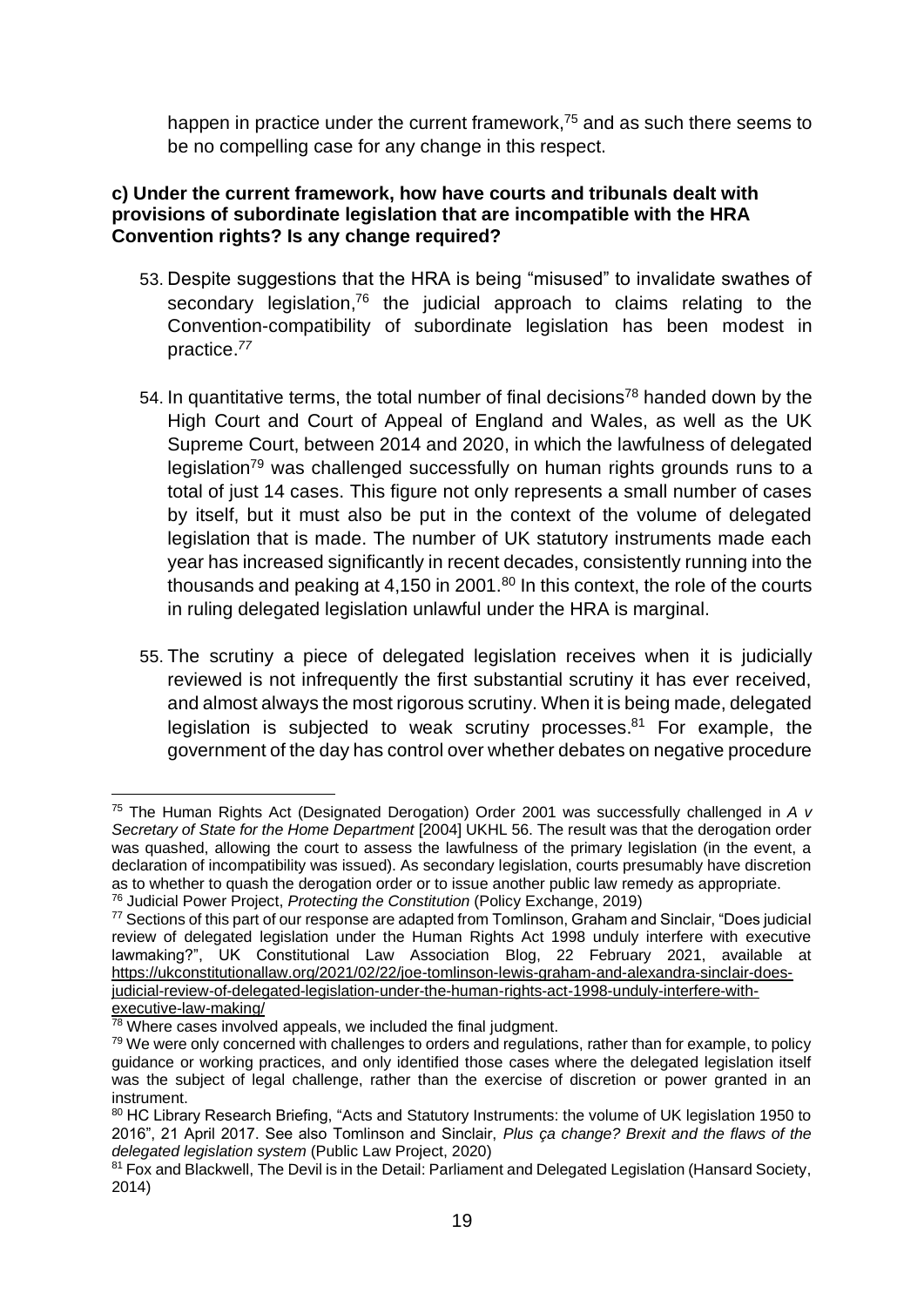statutory instruments occur, and there is regularly insufficient parliamentary time to afford delegated legislation proper scrutiny.<sup>82</sup> Generally, statutory instruments also face no realistic prospect of defeat within Parliament—only 17 have been rejected in the last sixty-five years, and none in the Commons since 1979. For this reason, whilst courts do recognise that delegated legislation has the *technical* approval of Parliament, meaning that "caution" should be shown when reviewing it<sup>83</sup> they have also recognised that the level of parliamentary involvement is often only very slight, weakening the case for judicial deference. This is particularly true in relation to legislation passed under the negative resolution procedure; 6 of the 14 successful challenges noted above concerned delegated legislation which was passed in this way.

- 56. Decision-making in this context is generally characterised more by judicial deference than over-reach. Not only are there many more unsuccessful challenges to delegated legislation than there are successful ones, but courts often grant the executive significant leeway when considering economic and social welfare policy—frequent subjects of delegated legislation. In many  $cases<sup>84</sup>$  the courts are also careful to restrict the scope of their ruling to the specific aspects of the scheme which fail to pass scrutiny.
- 57. Some types of claim are more common in HRA review of delegated legislation. Ten of the 14 successful challenges relied on Article 14 (freedom from discrimination), most often with respect to Article 8 (right to private life) or Article 1 of the First Protocol (right to property). This pattern suggests that courts are not attacking delegated legislation from all angles but are being confronted with provisions which breach the Convention in broadly similar ways. This is further supported by the fact that the impugned statutory instruments across the 14 cases were passed under just eight different parent acts. <sup>85</sup> Ultimately, this can be taken to suggest that the problem may lie with the human rights dimensions of certain types of legislative schemes rather than an over-zealous judiciary.
- 58. It is important to highlight that even when the courts do find delegated legislation incompatible with the HRA, it does not necessarily mean that it is inevitably "struck down." The quashing of statutory instruments is an important power but it is a discretionary power that is rarely used. Of the 14 cases in which human rights challenges to delegated legislation succeeded, the court quashed or otherwise disapplied the offending provisions in just four of them. Usually, the court simply declares that the offending legislation violates human rights, either in abstract or with respect to the specific claimant in the case. Such a declaration does not affect its continuing validity. Judges are evidently aware

<sup>82</sup> bv wav of example, the Product Safety and Metrology etc. (Amendment etc.) (EU Exit) Regulations 2019 are 619 pages long and were debated in the Commons for 52 minutes and the Lords for 51 minutes.

<sup>83</sup> *Hurley v Secretary of State for Work and Pensions* [2015] EWHC 3382 (Admin) at [55], per Collins J. 84 such as *R* (Carmichael & Others) v Secretary of State for Work and Pensions [2016] UKSC 58

<sup>&</sup>lt;sup>85</sup> Four cases involved challenges to different regulations made under the Welfare Reform Act 2012.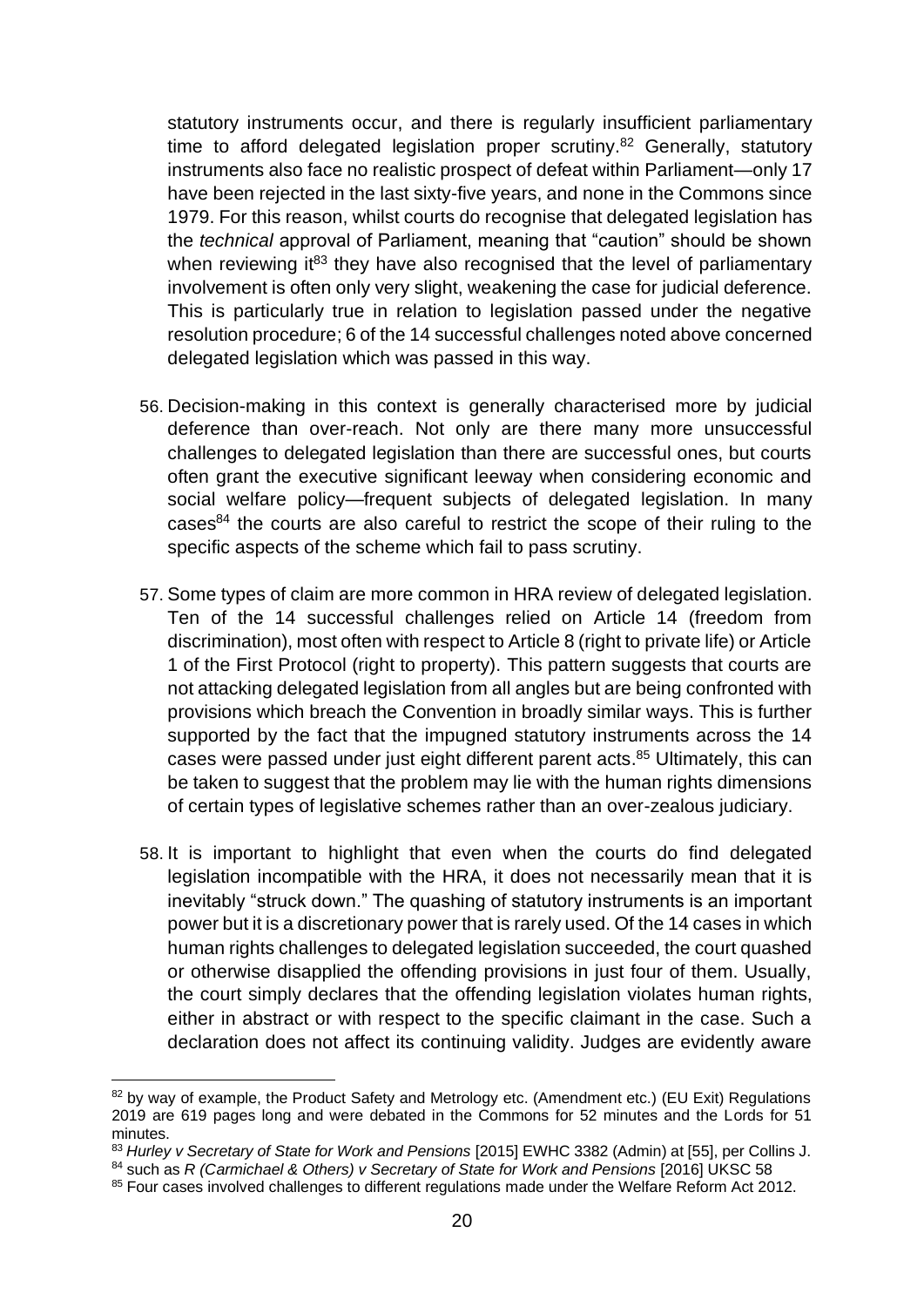that a quashing order can have significant and disruptive effects, and that it is often desirable for government to have space to respond to an adverse decision 86

- 59. Overall, courts apply a very cautious approach when it comes to assessing the validity of delegated legislation under the HRA. At the same time, there are a range of compelling reasons why the present approach ought to be retained.
- 60. At its core, the power of courts to invalidate secondary legislation is a straightforward application of the principle of parliamentary sovereignty: primary legislation passed by the legislature (including the Human Rights Act) should always trump secondary legislation passed by the executive. Declarations of incompatibility do not affect the validity of primary legislation for reasons of democratic legitimacy. This clearly does not apply to secondary legislation, which is open to judicial review on a number of long-established grounds. To weaken the reviewing powers of the courts in this context only because HRA is involved would create a constitutional oddity. It is, of course, always open to Parliament to pass primary legislation emulating any impugned provision. But before that is done, invalidating secondary legislation when considered necessary to do so, can ensure that rights are not breached in the interim period, and policies which have a serious disparate impact on a large number of people can be stayed whilst the legislature considers its response. Practice has shown that quashing secondary legislation is not undertaken lightly by the judiciary, but it is vital that it remains open for them to do this.
- 61. We have seen no clear justification for such an exception in the case of the HRA and it would run against the general recognition in the common law that fundamental rights issues ought to attract enhanced judicial scrutiny.<sup>87</sup> In our view, the claim that the HRA is a hindrance to delegated law-making is largely unjustified, and proposals which would reduce safeguards against abuse of executive power should be strongly resisted.

#### **d) In what circumstances does the HRA apply to acts of public authorities taking place outside the territory of the UK? What are the implications of the current position? Is there a case for change?**

62. Whilst recognising that the HRA has some degree of extra-territorial application, courts have been anxious to set limits on this jurisdiction, recognising it only in

<sup>86</sup> This was demonstrated in *R (TD) v Secretary of State for Work and Pensions* [2020] EWCA Civ 618, where after declaring that certain regulations gave rise to a breach of the claimant's rights, Singh LJ said: "it will be a matter for the Secretary of State to decide how to respond to a declaration by this Court that there has been a violation of these Appellants' rights… that may or may not lead to a scheme being designed which benefits other people, who are not before this Court, but the design of any such scheme will in the first instance be for the Secretary of State."

<sup>87</sup> see e.g. *R v Ministry of Defence ex parte Smith* [1996] QB 517.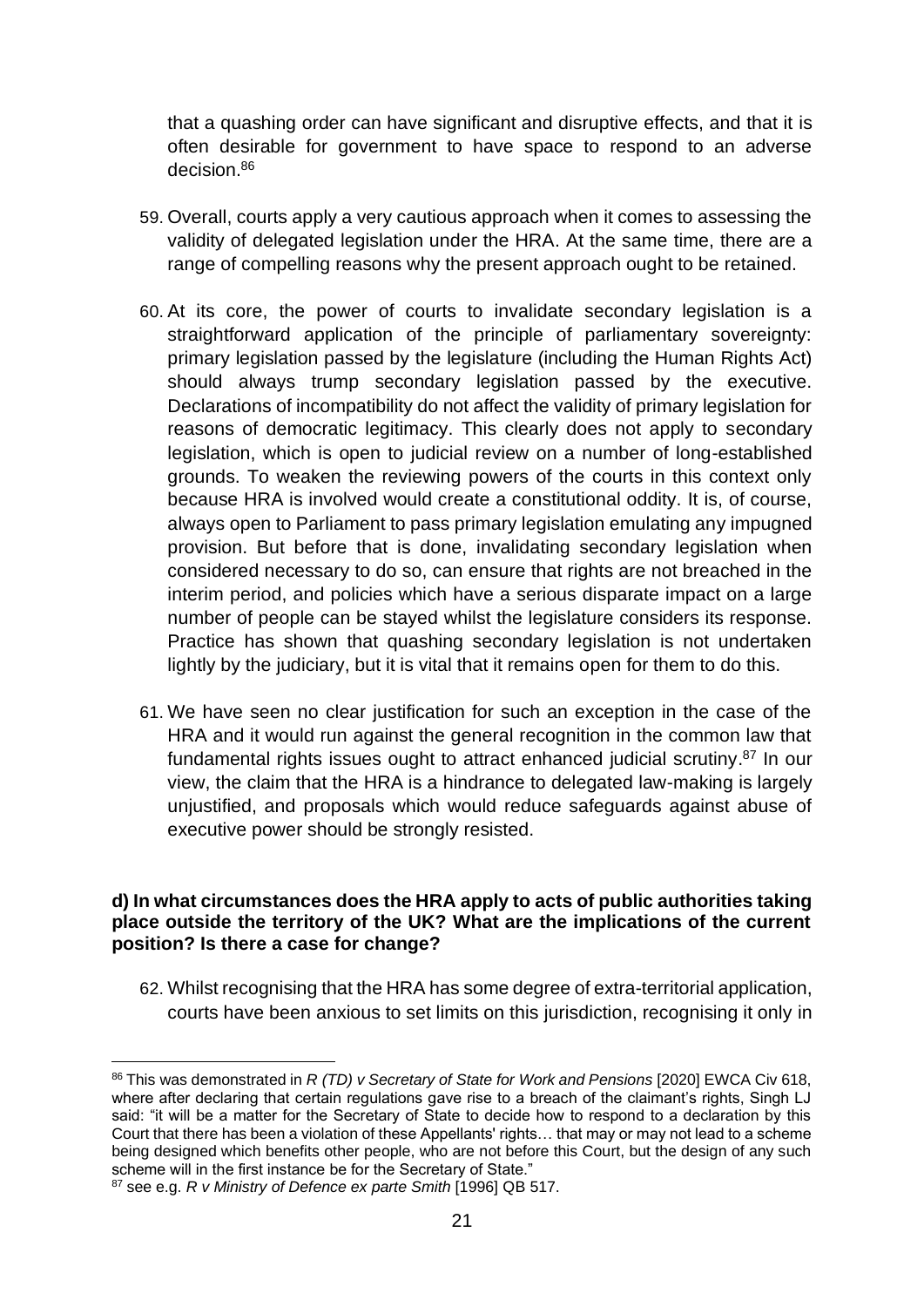"exceptional circumstances", with jurisdiction remaining "primarily territorial". 88 In practice, jurisdiction has been extended beyond the state's de jure territory only where it has been recognised a state holds de facto public powers or has effective control or authority over people and territory.<sup>89</sup>

- 63. Even if jurisdiction is established, courts have interpreted obligations arising in the extra-territorial context carefully. In *Serdar Mohammed*, for example, the Supreme Court adopted a flexible position regarding the detention of combatants;<sup>90</sup> in *Tomanovic* the High Court roundly rejected a complaint that the UK was responsible for the actions of a member of the Kosovo prosecution service even though he was a member of the Foreign Office stationed there at the time.<sup>91</sup> Whilst it has been recognised that certain circumstances may trigger an obligation for the UK to investigate deaths or ill-treatment occurring outside of its territory<sup>92</sup> judges have explicitly taken into account the difficulties involved in such an endeavour, and have imposed practical limits on such obligations in practice. For example, no duty to investigate suspicious deaths will arise in the extra-territorial setting if such deaths only come to the attention of the state after a long period of time, if it is likely to be particularly difficult to establish credible evidence in relation to its cause, or where such an investigation would not be considered to serve a useful purpose.<sup>93</sup>
- 64. That being said, we consider that it is both necessary and positive to recognise extra-territorial jurisdiction in appropriate contexts. The Baha Mousa<sup>94</sup> and Al-Sweady<sup>95</sup> inquiries into the conduct of British soldiers in Iraq were each set up following judicial decisions relying on the extra-territorial application of the HRA.<sup>96</sup> Those inquiries have served an important purpose by shining a light on deplorable behaviour, publicly exonerating of the innocent and instigating shortand long-term change in culture and practice. That the UK should be held to account for its actions in circumstances where it truly does have effective control over another area is necessary if the state is to fully respect human rights and comply with the rule of law. The state should not be treated as unaccountable and free to act with impunity simply because its actions fall outside of its territorial borders.

<sup>88</sup> *Chagos Islanders v United Kingdom,* Application No 35622/04, Decision of 11 December 2012 at [70]; *Khan v United Kingdom*, Application No 11987/11, Decision of28 January 2014 at para 25.

<sup>89</sup> *Al-Skeini v United Kingdom* (2011) 53 EHRR 18 at [130]-[142]

<sup>90</sup> *Mohammed v Ministry of Defence* [2017] UKSC 2

<sup>91</sup> *Tomanovic v Foreign and Commonwealth Office* [2019] EWHC 3350 (QB)

<sup>92</sup> *Al-Skeini v United Kingdom* (2011) 53 EHRR 18

<sup>93</sup> *Al-Saadoon v Secretary of State for Defence* [2016] EWHC 773 (Admin) at [158]-[161], [197]-[202], [218]-[220], [228], [248]-[249]; see also Strasbourg cases e.g. *Hanan v Germany*, Application No 4871/16, Judgment of 16 February 2021 [GC]; *Palic v Bosnia and Herzegovina,* Application No 4704/04, Judgment of 15 February 2011.

<sup>94</sup> [https://www.gov.uk/government/publications/the-baha-mousa-public-inquiry-report.](https://www.gov.uk/government/publications/the-baha-mousa-public-inquiry-report)

<sup>95</sup> <https://www.gov.uk/government/publications/al-sweady-inquiry-report>

<sup>96</sup> *R (Al-Skeini) v Secretary of State for the Defence* [2005] EWCA Civ 1609 and [2007] UKHL 26; *R (Al-Sweady) v Secretary of State for Defence* [2009] EWHC 2387.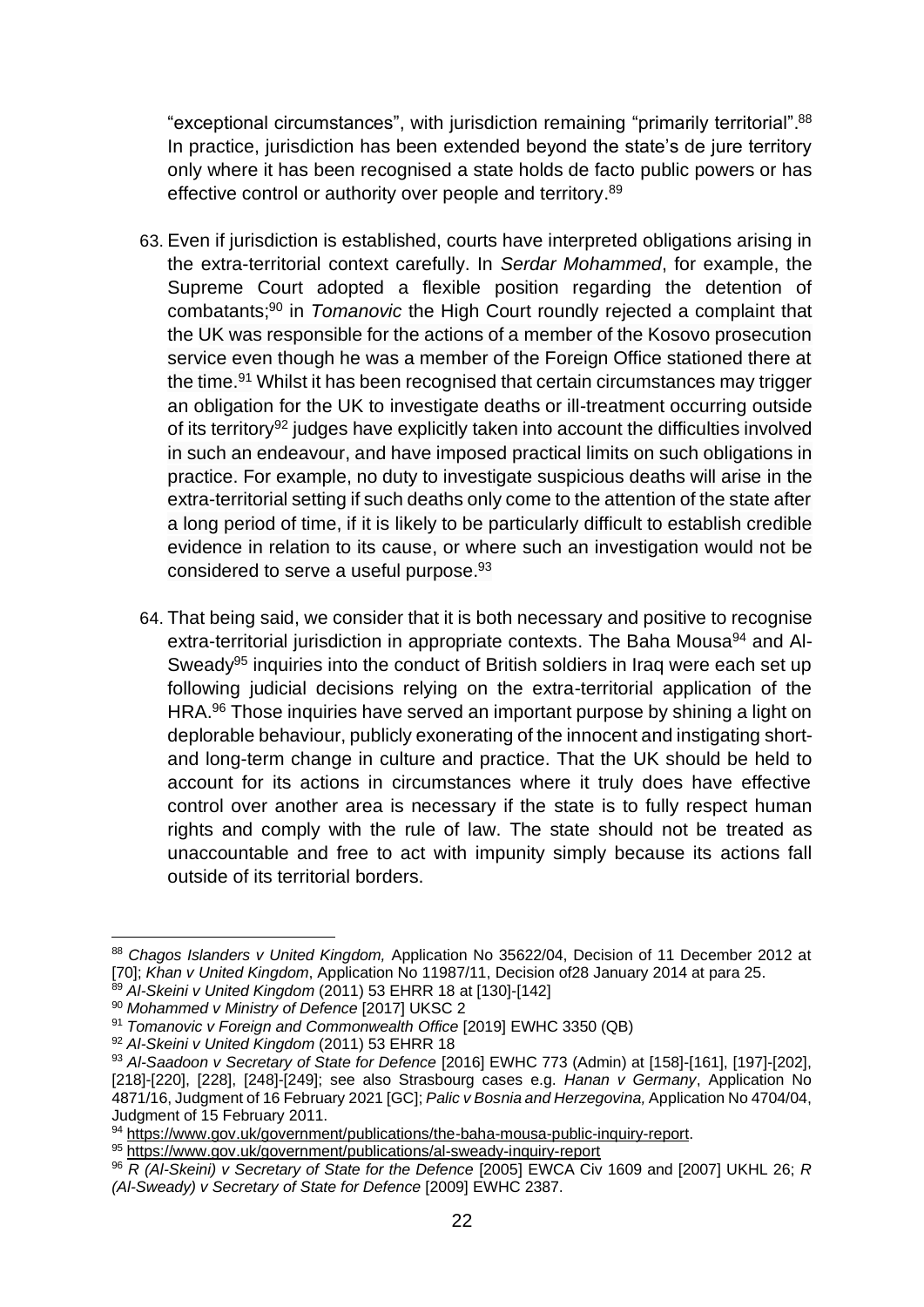65. Although Public Law Project has limited experience of the extra-territorial jurisdiction of the Human Rights Act, we do not see a compelling case for changes at this stage.

#### **e) Should the remedial order process, as set out in section 10 of and Schedule 2 to the HRA, be modified, for example by enhancing the role of Parliament?**

- 66. The remedial order process allows Government to remedy incompatibility in primary legislation without bringing forward fresh primary legislation, and where there is not an existing power to amend the problematic legislation through a delegated power. The remedial process under section 10 used to be used only very rarely with respect to declarations of incompatibility issued by domestic courts, with just one remedial order being laid before Parliament during the first decade following the coming into force of the HRA.<sup>97</sup> However, their use has since become more popular, with four orders being laid before Parliament between 2018 and 2020.<sup>98</sup> The government has also committed to remedying two further incompatibilities through remedial orders.<sup>99</sup> The remedial process has also been used to make changes in response to decisions of the European Court of Human Rights.<sup>100</sup>
- 67. Remedial orders are somewhat troubling because they allow for the modification of legislation, including primary legislation, through secondary legislation. These so-called Henry VIII clauses are problematic as they allow the executive to modify laws passed by the legislature, a problem further aggravated by the general lack of scrutiny involved in their passage.
- 68. However, remedial orders must be passed via the affirmative resolution procedure, inviting at least *some* engagement with Parliament. Indeed, it has been claimed that remedial orders do receive significant scrutiny, at least when compared to that received by the vast majority of secondary legislation.<sup>101</sup> The Joint Committee on Human Rights also typically scrutinises any proposed remedial orders.

<sup>97</sup> Mental Health Act 1983 (Remedial) Order 2001, remedying the incompatibility identified in *R (H) v Mental Health Review Tribunal for North and East London Region v Secretary of State for Health* [2001] EWCA Civ 415.

<sup>98</sup> Remedial orders were laid before Parliament in 2001, 2011, 2012, 2018 (two orders), 2019 (addressing two declarations) and 2020.

<sup>99</sup> Ministry of Justice, "Responding to human rights judgments: Report to the Joint Committee on Human Rights on the Government's response to human rights judgments 2019-2020", available at https://assets.publishing.service.gov.uk/government/uploads/system/uploads/attachment\_data/file/94 4858/responding-to-human-rights-judgments-2020-print.pdf

<sup>100</sup> e.g. the Marriage Act 1949 (Remedial) Order 2007, passed following the decision in *B v United Kingdom* (2006) 42 EHRR 11; the Terrorism Act 2000 (Remedial) Order 2011, passed following the decision in *Gillan and Quinton v United Kingdom* (2010) 50 EHRR 45, and the Human Rights Act 1998 (Remedial) Order 2020, passed following the decision in *Hammerton v United Kingdom* (2016) 63 EHRR 23.

<sup>101</sup> Wilson-Stark, "Facing facts: judicial approaches to section 4 of the Human Rights Act 1998" (2017) 133 LQR 631, 648-649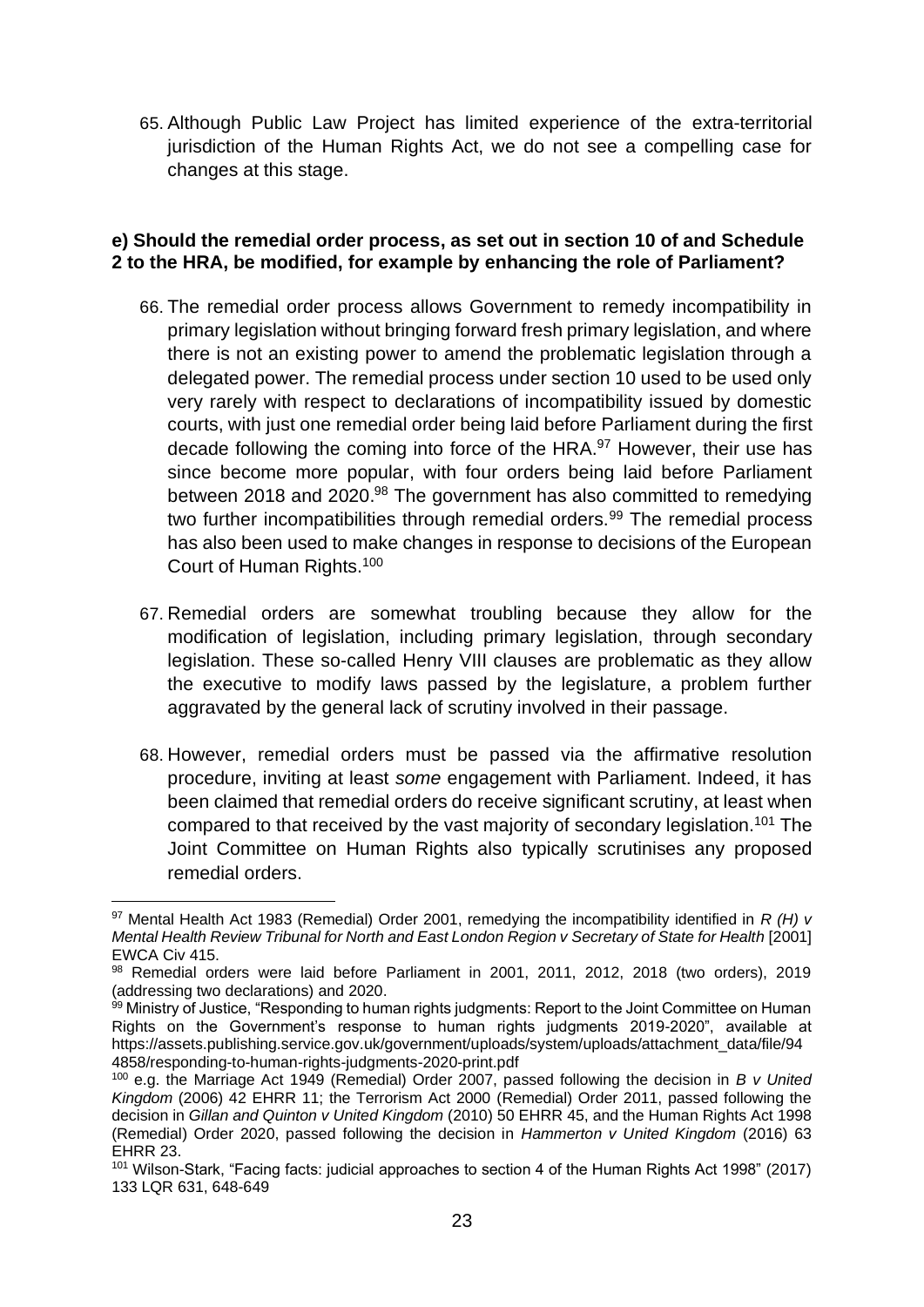- 69. Beyond this, amendments made through the remedial order process can sometimes proceed at a slow pace; for example, despite having committed in July 2020 to introducing such an order to remedy the incompatibility identified by the courts in 2018 in relation to Widowed Parent's Allowance,<sup>102</sup> the government has yet to introduce any actual proposals. They are not, however, necessarily more sluggish than other remedial options – the government is still "considering options for addressing the declaration of incompatibility" some four years after the decision of the Supreme Court in *Benkharbouche.<sup>103</sup>*
- 70. To be effective, any remedial process must strike a balance between utility and timeliness - making sure that changes can be put into place quickly and effectively so that victims of human rights breaches are not left wanting – and thoroughness – allowing for effective scrutiny, which in turn leads to better lawmaking and heightened legitimacy.
- 71. On balance, our view is that legislative changes are not required at this point; rather, we call upon the government to take its consideration of human rights judgments seriously, and to remedy outstanding human rights declarations so as to ensure that gaps in human rights protection are filled without delay.

<sup>102</sup> Mims Davies, Response to Written Question (HC Deb, 28 July 2020, cW)

<sup>103</sup> *Benkharbouche v Secretary of State for Foreign and Commonwealth Affairs* [2017] UKSC 62